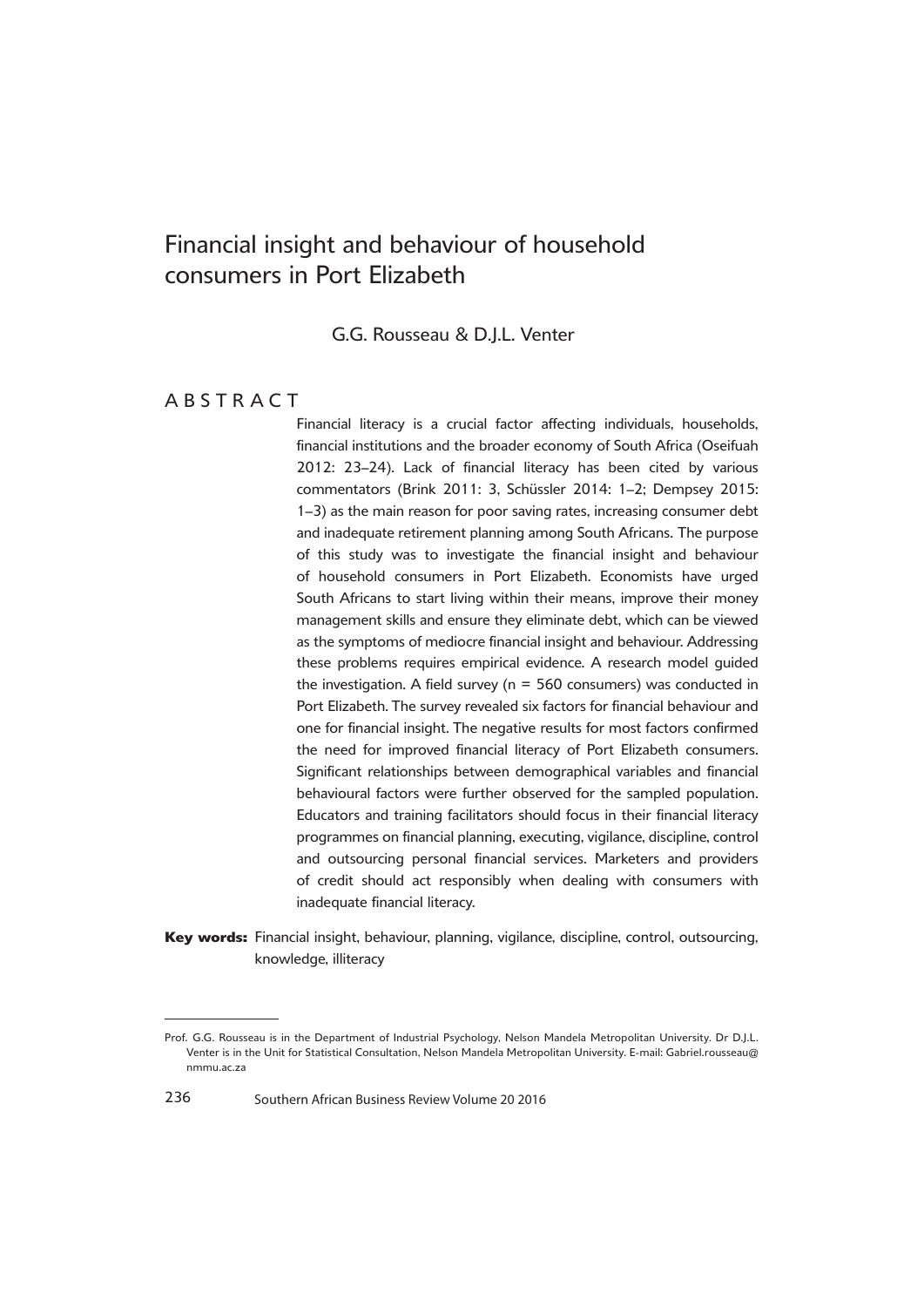### Introduction

### Background

The financial literacy of consumers in South Africa is at an unacceptably low level, which puts them at risk of dire financial adversity (Dempsey 2015: 1–3). The key focus of this study was to gather empirical evidence of the actual extent of this problem by investigating household consumers' financial insight and behaviour. A heuristic model, based on the dimensions of financial literacy as determined in previous studies, guided the investigation and directed the formulation of hypotheses.

A number of studies have noted that financial literacy in South Africa is low (Tomlinson 1999: 40–43; Ramsamy 2012:16; Fatoki & Oni 2014: 409–414). Government, NGOs and aid organisations are increasingly focusing on financial literacy education as a tool for improving welfare. However, to date there is little rigorous evidence that financial education is effective (FLE 2012: 59). A pilot study commissioned by the Financial Services Board (FSB) in 2011 into the financial literacy of South Africans showed that 49% of the respondents who participated in the study ( $n = 3112$ ) stated that they were unable to live within their means; 30% had encountered financial difficulty; 32% used some kind of saving system; and only 2% invested in trusts, stocks, shares, livestock or property as a form of saving (Brink 2011: 3). Another study among the youth, employing a sample of 424 final-year finance diploma students, found that they possessed a low level of financial literacy (Botha 2013: 411).

Huston (2010: 296–316) describes *financial literacy* as the measurement of how well individuals understand and use personal finance-related information to confidently make sound financial decisions. Brink (2011: 3) defines financial literacy as the ability to understand finance such as basic money principles of interest rates, and return credit management, banking, insurance and taxes. Robb and Woodyard (2011: 63) refer to four components of financial capability or literacy, namely making ends meet, planning ahead, managing financial products, financial knowledge and decision making. The Organisation for Economic Co-operation and Development (OECD 2005: 26) defines financial literacy as "the process by which financial consumers improve their understanding of financial products and concepts, and through information instruction and/or objective advice, develop the skills and confidence to become more aware of financial risk and opportunities, to make informed choices, to know where to get help and to take other effective actions to improve their financial well-being". Lusardi and Mitchell (2007:157) used the OECD definition as a basis for their review of financial literacy. It is apparent from the above definition that financial insight and behaviour can be viewed as vital components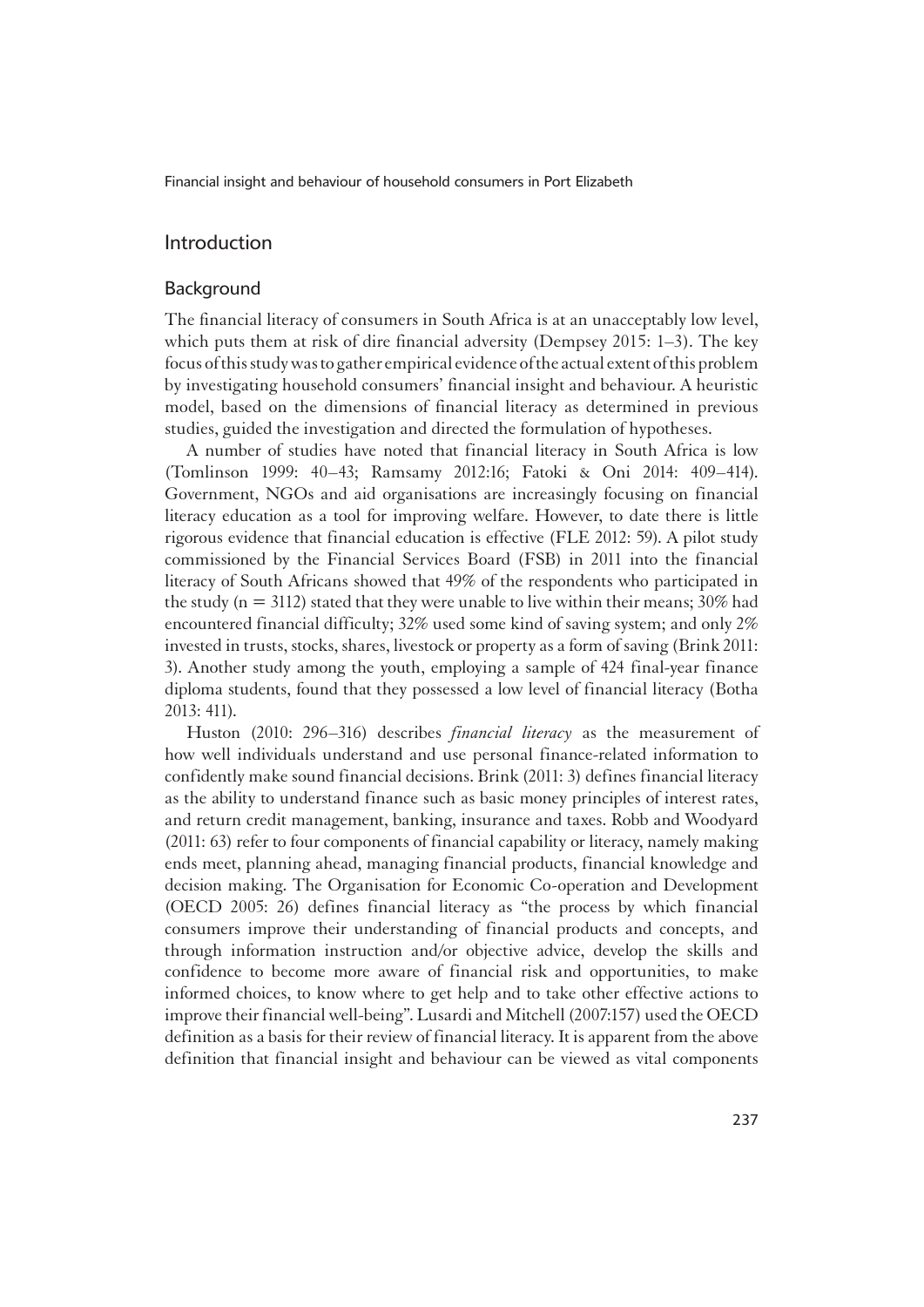of financial literacy. The purpose of this investigation was not only to explore the financial insight of consumers in Port Elizabeth, but also to measure their financial behaviour. Furthermore, it is hoped that applying the heuristic model may make it possible to determine possible relationships between socio-demographic variables and financial insight and behaviour variables, for the sampled population.

## Literature review

## Heuristic model

1For the purpose of this study, a heuristic model was constructed, based on previous research (Antonides, De Groot & Van Raaij 2012: 7–8; Kasper & Bloemer 2014: 297–303). The model is depicted in Figure 1.



Figure 1: Heuristic model linking socio-demographic variables with financial insight and behavioural variables, adopted from Antonides et al. (2012)

Before the variables in the model are explained in detail, it is necessary to clarify the key constructs, *financial insight* and *financial behaviour.* Insight is the capacity to gain a clear, intuitive understanding or perception of a specific cause and effect in a specific context (Colman 2009: 380). For the purpose of this study, *financial insight* was defined as a deep inspection or view of personal money matters. In this study, *financial behaviour* was regarded as the financial management which an individual or family is required to perform to obtain, budget, save and spend money over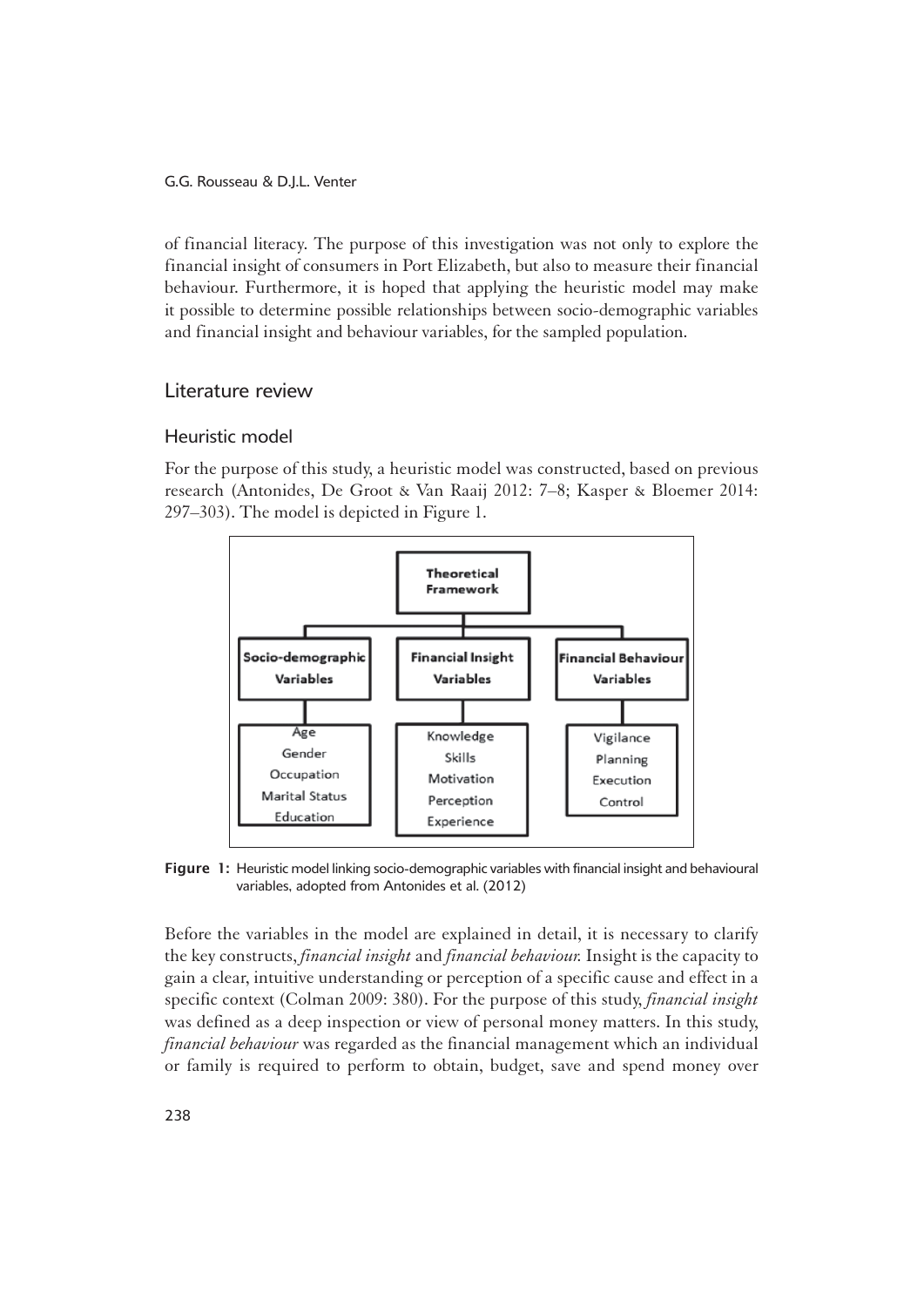time, taking into account financial risks and future life events (Kwok, Milevsky & Robinson 1994: 109–126).

All the variables depicted in the model were derived from previous research conducted in the Netherlands by Antonides et al*.* (2012:7–8) and Kasper and Bloemer (2014: 297–303). Apart from guiding the study by serving as a basis for the formulation of hypotheses and the construction of an instrument for measuring financial insight, it was hoped that the model would also help to identify strong and weak points in the financial behaviour of the sampled population.

#### *Socio-demographic variables*

1In the model, *age, gender occupation, marital status* and *education* were regarded as key socio-demographic variables that could impact on financial insight directly and financial behaviour indirectly.

*Age*: Kasper and Bloemer (2014: 297–303) focused specifically on the financial knowledge and financial behaviour of the elderly. Data from a Dutch study was extracted and showed the following three clusters of seniors among the Dutch population: financially literate seniors, having much knowledge about financial issues and appropriate financial behaviour; financially illiterate but wise older seniors, having good and simple financial knowledge, but hardly any interest in financial matters; and lastly, financially illiterate and unwise younger seniors, lacking both appropriate financial management and knowledge. The authors concluded that most elderly in the Netherlands want more and better service, wish to avoid risks and long for trustworthy financial service providers. In their studies, Hung, Parker and Yoong (2009:16–17) also included age as a significant demographic predictor of financial literacy, and found that older individuals with high income revealed greater financial literacy and insight.

*Gender*: Gender differences in financial behaviour have been identified in previous studies. According to Robb and Woodyard (2011: 62), women are more likely to report the use of sound financial practices and insight . However, Clark, Burkhauser, Moon, Quinn and Smeeding (2004: 1–10) observed that women, in comparison with men, are mostly unprepared for their financial situation after the loss of their spouse. In a study for the Financial Board, Roberts and Struwig (2011: 1–7) found that only 27% of the respondents who were interviewed, indicated that they assumed sole responsibility for the daily management of their households. Men were generally more knowledgeable in choosing financial products, while those older than 70 years were familiar with fewer products on average. Oseifuah (2012: 23–24) investigated financial literacy among undergraduate students at the University of Venda. The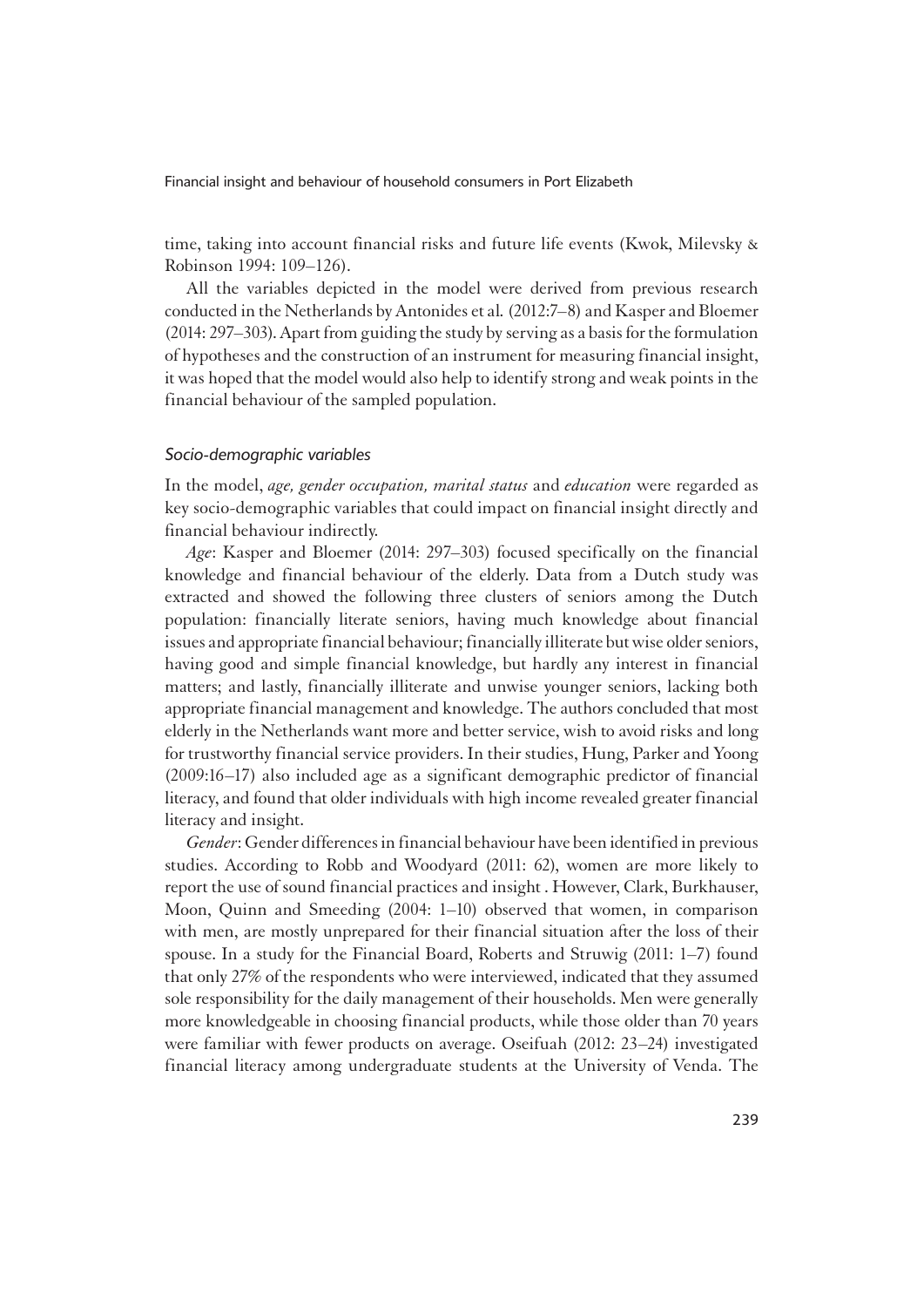study revealed gender differences in financial literacy, with male accounting students likely to be more knowledgeable than their female counterparts.

*Occupation*: In a study on occupation, Fatoki (2014: 151–158) observed low levels of financial literacy among owners of new micro-enterprises. Most of the owners did not engage in formal financial planning, budgeting and control. Furthermore, most of the respondents did not have insurance policies to cover potential risk for their business. These results indicate that micro-entrepreneurs are weak in financial insight and information-related skills. According to Schüssler (2014: 1–2), short-term unsecured loans have been rising as a percentage of South African households' total debt package. He maintains that lower occupation households are more likely to have short-term unsecured debt.

*Marital status*: A study on the influence of marital status on financial insight by Voya (2011: 1–6) revealed that people who are married or living as married tend to demonstrate better savings behaviour and to be more financially confident than people who are single or divorced. Three-quarters (75%) of married respondents contributed to an employer-sponsored retirement savings plan, while 58% had additional retirement savings. Another study by Xiao (1996:21–29) found that marital status had a positive effect on the chances of owning cash-value life insurance. These results suggest better financial insight and behaviour among married couples.

*Education*: Birkholtz and Rousseau (2001: 133–147) investigated attitudes towards credit buying among the youth in Port Elizabeth, South Africa. The authors concluded that there was a serious need for education and training in personal money management at school level. Du Plessis and Rousseau (2007:203) warned that a lack of knowledge of and insight into personal money management would give rise to a body of future debtors in South Africa. Schüssler (2014: 1–4) echoed these sentiments, stating that financial literacy is a huge problem which needs to be addressed at school level. Knowledge -ased financial education remains a main shortfall for improved financial insight in South Africa.

#### *Financial insight and knowledge variables*

<sup>1</sup>*Financial insight variables* were categorised as follows: *knowledge* involves financial planning for the future, the importance of saving, the advantages and risks involved in borrowing money; *skills* relate to the ability to deal with money on a daily basis, responsibility in managing money mental accounting; *motivation* is the determination to provide for the future, manage personal finances and avoid debt; *perception* is awareness of the increasing cost of living, of unforeseen expenses and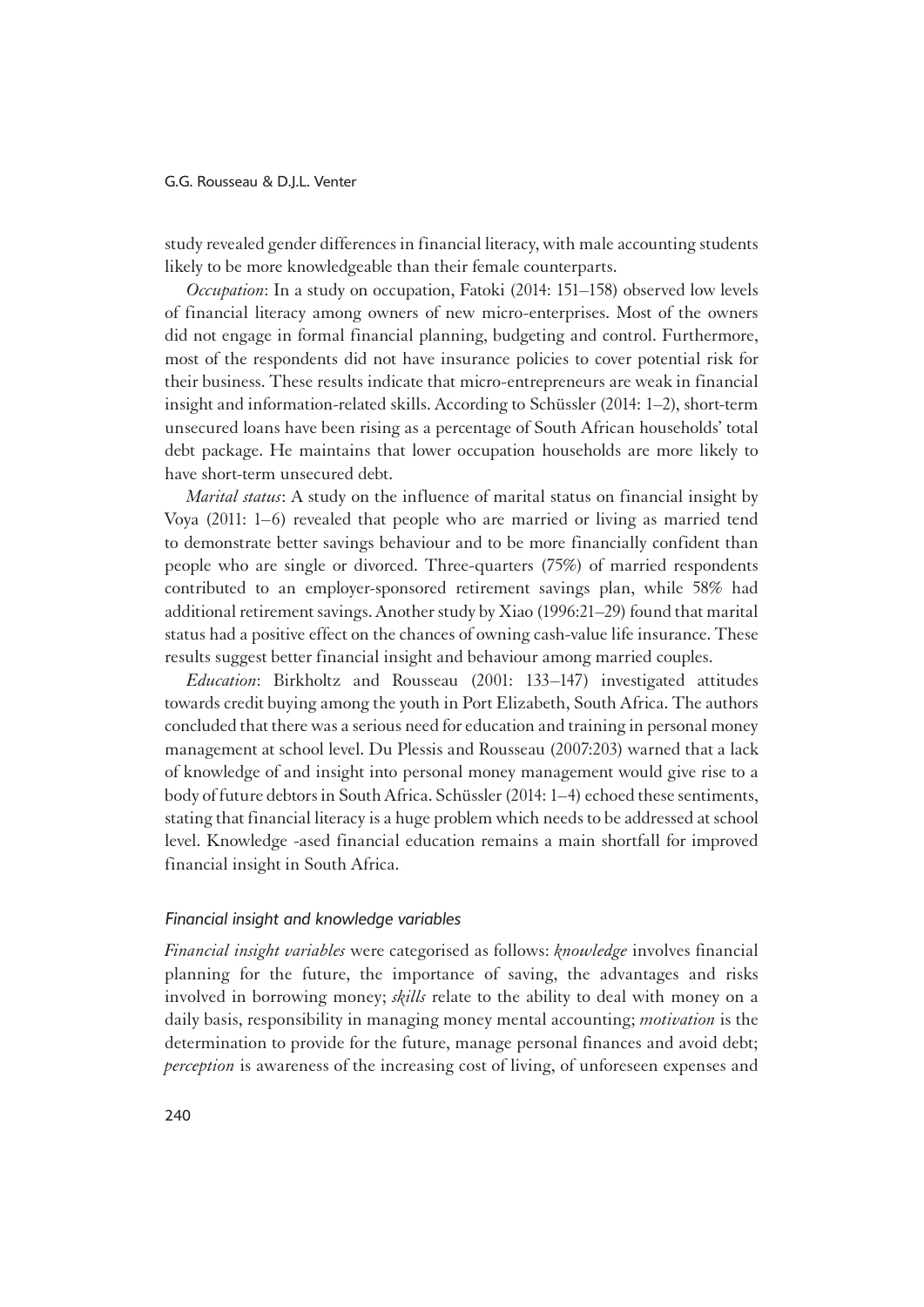of the danger of irresponsible spending; and *experience* refers to financial education, encounters with financial consultants, investment products and buying on credit.

*Knowledge*: Robb and Sharpe (2009: 25–43) analysed data collected from 6 520 students at a large Midwestern University in the USA and affirmed that financial knowledge is a significant factor in the credit card decisions of college students. The researchers found that students with higher levels of financial knowledge also had significantly higher credit card balances compared to those with lower levels of financial knowledge. Mitchell and Lusardi (2015:1–6) who conducted an international study at the Wharton School of Business Economics, found that almost one-third of wealth inequality can be explained by the financial knowledge gap, separating the well-to-do and the less so. Hung et al. (2009: 10–11) suggest that financial knowledge is likely to depend on skills, perceptions of knowledge, attitudes and environmental factors. These factors are of particular importance for financial insight in the South African context.

*Skills*: Regarding financial skills and knowledge, the above authors found that older people tended to be weaker than the younger generation, while men were more competent than women on financial matters. Nye and Hillyard (2013: 1–3) investigated the influence of quantitative literacy and material values on personal financial behaviour. Results from a diverse sample  $(n = 267)$  of consumers confirmed that quantitative literacy (the individual's confidence in applying quantitative skills) is positively related to forward-looking behaviour. The impact of materialism on financial behaviour was largely mediated by impulsive consumption, a tendency to make frequent purchases without considering the financial consequences. Other financial skills include negotiating mortgage terms, navigating investment websites and reading financial reports (Hung et al. 2009: 9).

*Motivation and perception*: In this regard, according to Ozmete and Hira (2011: 386–404), one of the most important decisions an individual can make is choosing a sound financial behaviour plan that will enable an individual or family to achieve their life goals. The authors analysed various financial behaviour models and concluded that changes in people's financial plans are hampered by perceived barriers such as threat, susceptibility and severity of change. Regarding e-banking adoption by rural customers in South Africa, Masocha, Chiliya and Zindiye (2011:1857–1863) found that the majority of respondents were motivated to bank with a bank that uses advanced modern banking technologies. Respondents perceived e-banking to increase service quality, which promoted the clients' propensity to advocate their banks to other clients.

*Experience:* Present financial literature suggests that personal involvement and experience in money management among South Africans is poor (Roberts & Struwig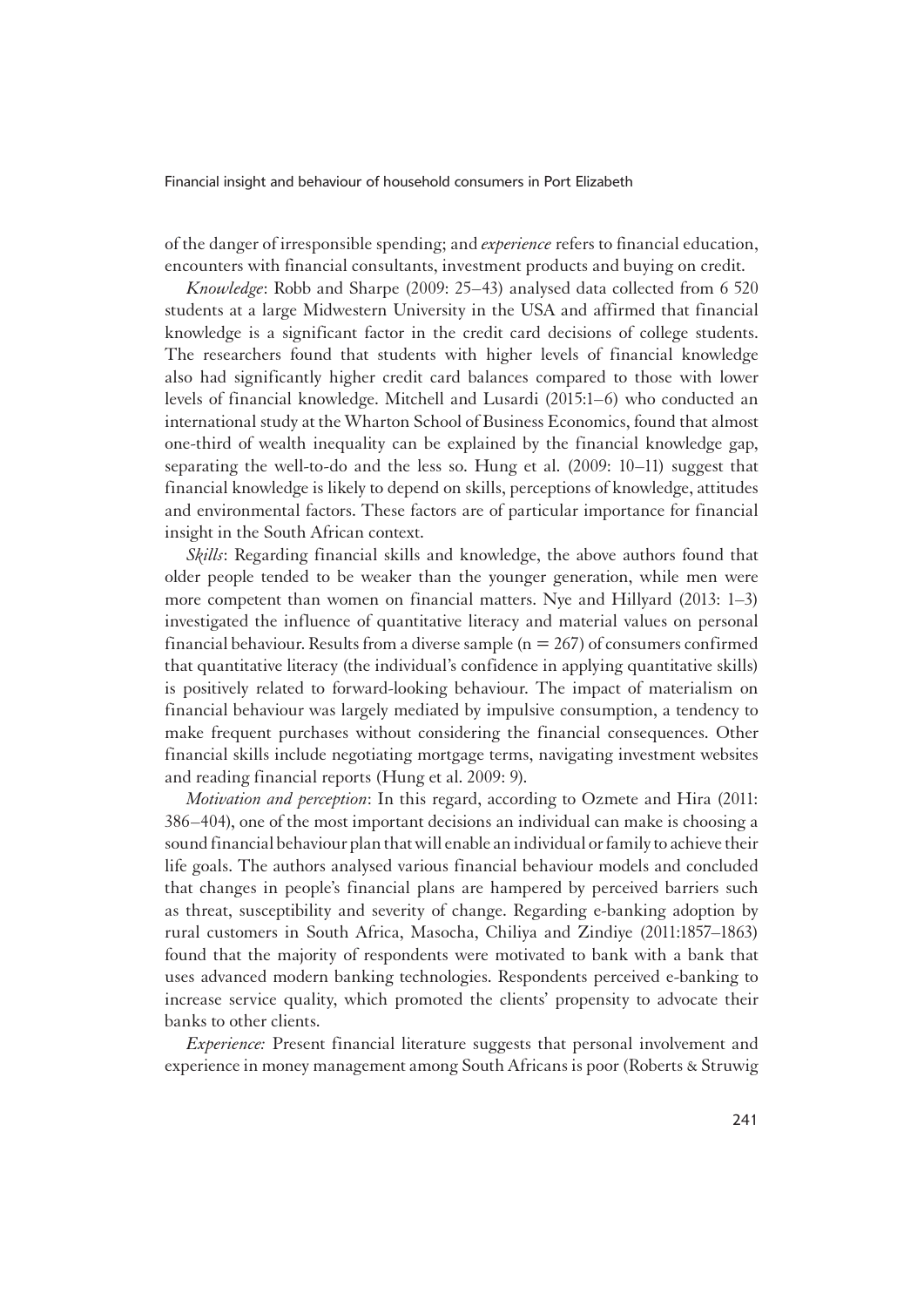2011: 1–7). In a study for the Financial Services Board, they (2011) found that only 27% of the respondents interviewed, indicated that they assumed sole responsibility for the daily money management in their households. It was found that coloured and black households were less likely than white and Indian respondents to have a budget. The findings also suggested that South Africans on average only had small reserves to draw upon in face of a sudden loss of income. Men were generally more experienced in choosing financial products than women, suggesting better financial insight.

*Financial behaviour variables* were categorised as follows: *vigilance,* which refers to seeing beyond tomorrow, financial risk perception and staying informed about financial matters; *planning* refers to provision for retirement, pension schemes and additional investments and insurance; *executing* refers to organising spending patterns, paying bills on time, following a household budget and savings plan; and *control* refers to knowing one's financial balance, income and expenditure and living within one's means.

*Vigilance:* Antonides et al. (2012: 7–8) reported on the basis of their longitudinal study in the Netherlands that Dutch consumers were generally vigilant about their financial insight and behaviour. Only a small percentage (15%) of the sample (n = 4 280) were unconcerned about financial matters. Another study by Kasper and Bloemer (2014: 297–303) found that 42% of respondents older than 50 years were highly vigilant about savings, paying bills on time and knowledge of their own financial balance. According to Xiao (1996: 21–29), households in which the head indicated willingness to take at least average risks, were more likely than their less risk-tolerant counterparts to own assets other than trusts.

*Planning*: The negative impact of employees' poor financial planning and behaviour on employers has been widely researched (Brown 1993: 1–5; Brown 1997: 29–38; Garman, Leech & Grable 1996: 157–168). All these authors reported that personal financial problems of workers negatively affect their employers. Because of poor financial planning by employees, employers are often forced to incur compensatory costs relating to insurance premiums, hospital bills, production downtime and additional training on personal financial management. Garman et al. (1996: 157–168) stated that among human resource executives, the financial illiteracy of workers was the most critical unaddressed workplace issue. The proportion of workers experiencing financial problems, according to the authors, could be as high as 40 to 50% in some circumstances. In South Africa, owing to restricted income, many blue-collar employees are unable to engage in future planning, resulting in poor financial behaviour (Brink 2011: 1–3).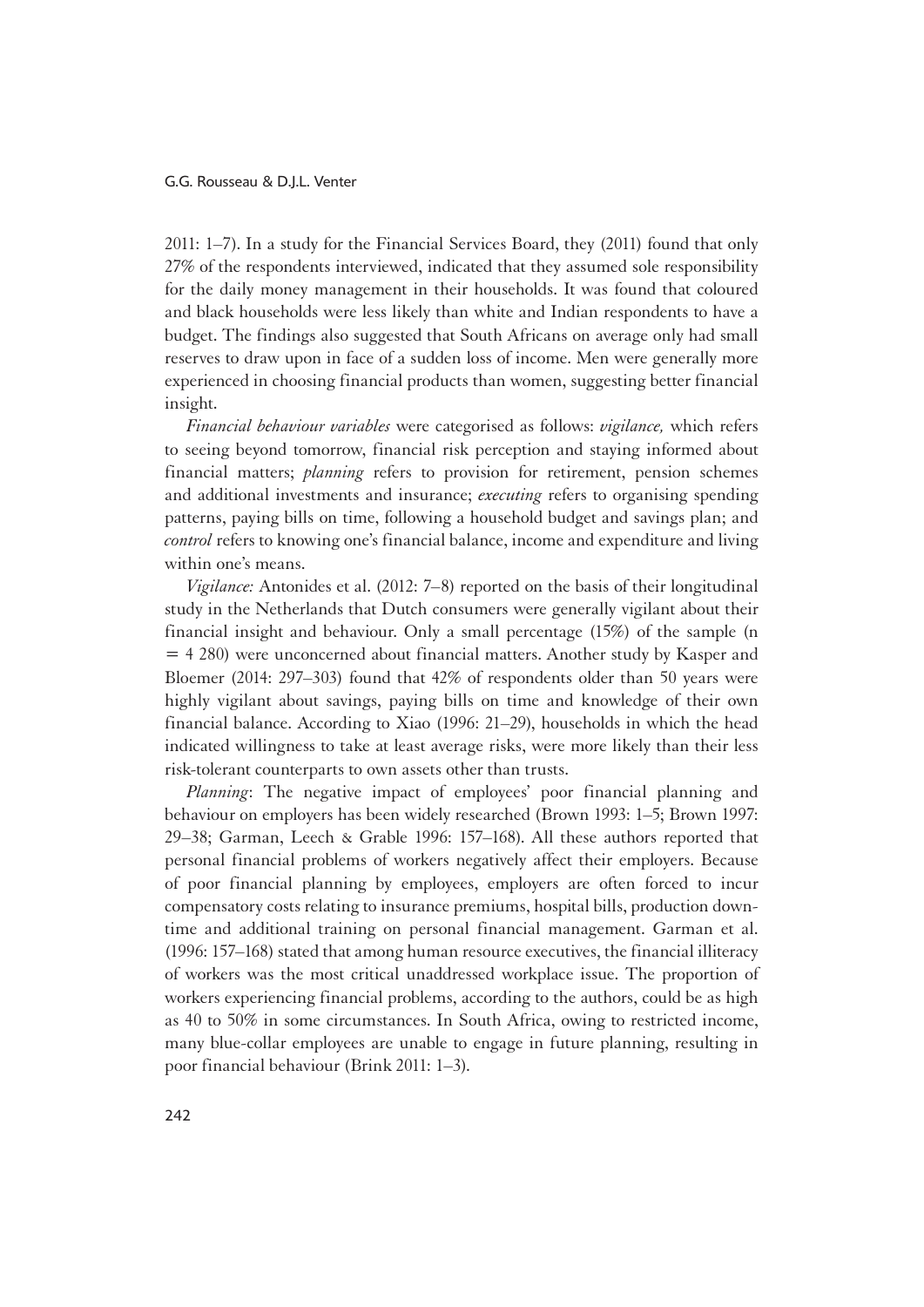*Execution*: Research in South Africa (Brink 2011: 1–3; Mishi, Vacu & Chipote 2012: 1–2) suggests that financial execution is substandard. In a study by these authors involving a sample of 3 112 respondents, 49% said they were unable to live within their means. Only 32% indicated some form of saving, while 2% invested in trusts, stocks or shares. Most rural respondents indicated reluctance to use bank services as they were not fully aware of its advantages. According to Palmer (2015:1– 3), the main problem with financial execution for middle-aged adults is that they use their retirement fund to help adult children's transition to financial independence. Another demand on middle-aged adult households' financial execution is providing for ageing parents who need assistance. These trends are also becoming a serious problem in South Africa owing to stringent financial conditions for families.

*Control*: According to Palmer (2015: 1–5), savings need to be a priority for emergencies and retirement with at least 10% of a household's income. Xiao (1996: 21–29) maintains that financial asset ownership is determined by the effects of family income and life cycle stages. Financial control variables such as savings, bonds and trusts are also determined by family size, the household head's age and employment status, apart from income.

The present study worked within the previously adopted theoretical framework of financial insight and behaviour of consumers in the Netherlands (Antonides et. al 2008), depicted in Figure 1. Whereas the present model does not allow for the exploration of all possible variables, strides have been made in the inclusion and examination of relevant variables of financial insight and behaviour, applicable to South African conditions. Figure 2 indicates three proposed hypotheses linking variables in the model.

### Hypotheses

In the model presented in Figure 2, it is hypothesised that relationships exist between *socio-demographic* variables and *financial insight* variables (H1), between *financial insight* variables and *financial behaviour* variables (H2) and between *sociodemographic* variables and *financial behaviour* variables (H3). In the model, *age, gender, occupation* and *marital status* as well as *education* were regarded as key sociodemographic variables that could impact on financial insight directly and financial behaviour indirectly.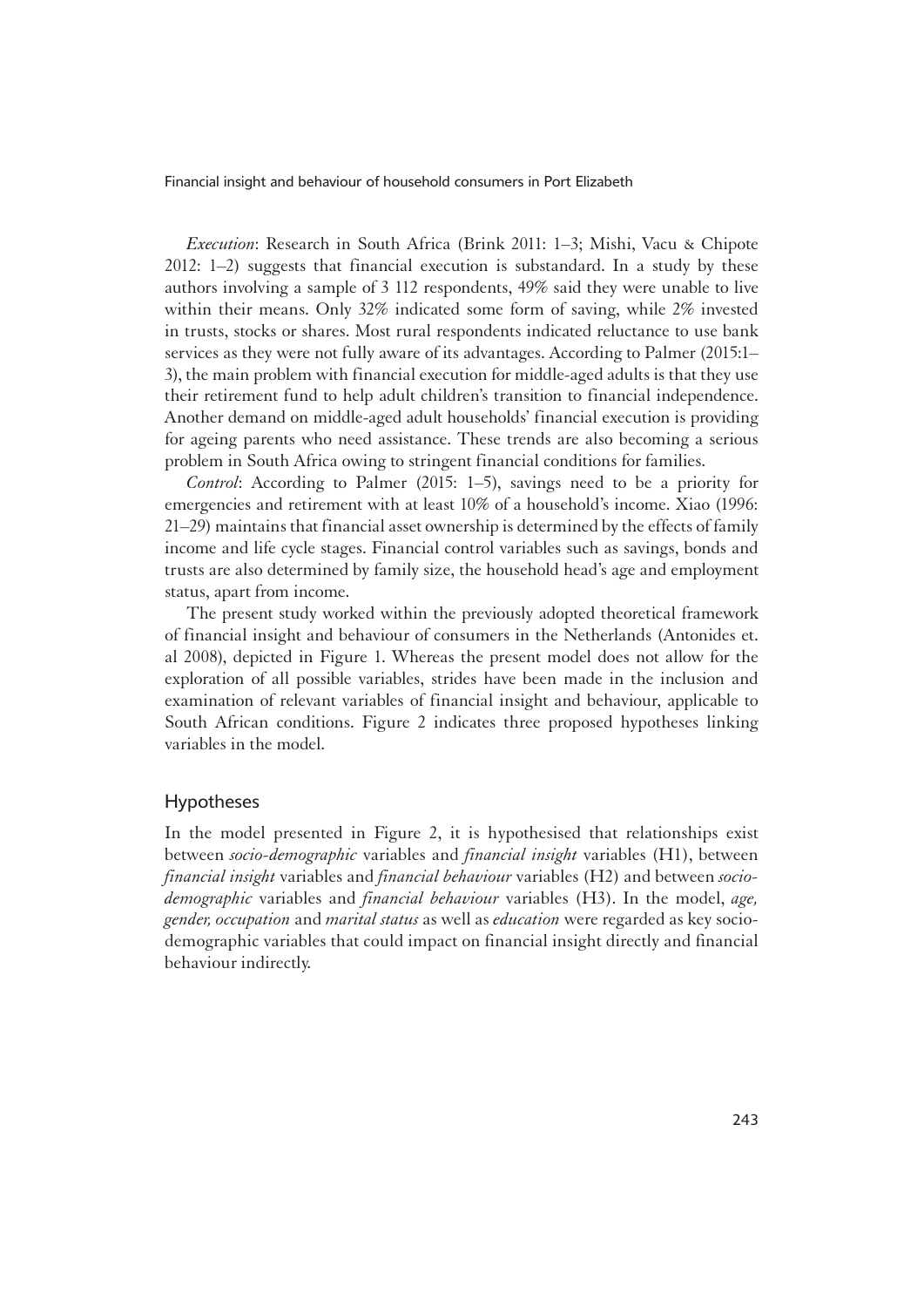

Figure 2: Variables captured in the present study with proposed hypotheses linking variables in the model

In the model presented in Figure 2, it is hypothesised that relationships exist between *socio-demographic* variables and *financial insight* variables (H1), between *financial insight* variables and *financial behaviour* variables (H2) and between *sociodemographic* variables and *financial behaviour* variables (H3). In the model, *age, gender, occupation* and *marital status* as well as *education* were regarded as key sociodemographic variables that could impact on financial insight directly and financial behaviour indirectly.

# Research methodology

1The study followed a quantitative non-experimental design using a self-reported survey approach to gather specific information from respondents as the primary data for empirical analysis (Malhotra 2010: 268).

### Measuring instrument

1A 40-item questionnaire was constructed as a measuring instrument. The items were derived from the literature and related to the variables in the research model. The first 24 items focused on *financial insight* variables, while the last 16 items related to *financial behavioural* variables. The questionnaire concluded with questions pertaining to *socio-demographic* variables as shown in the model. A verbal anchored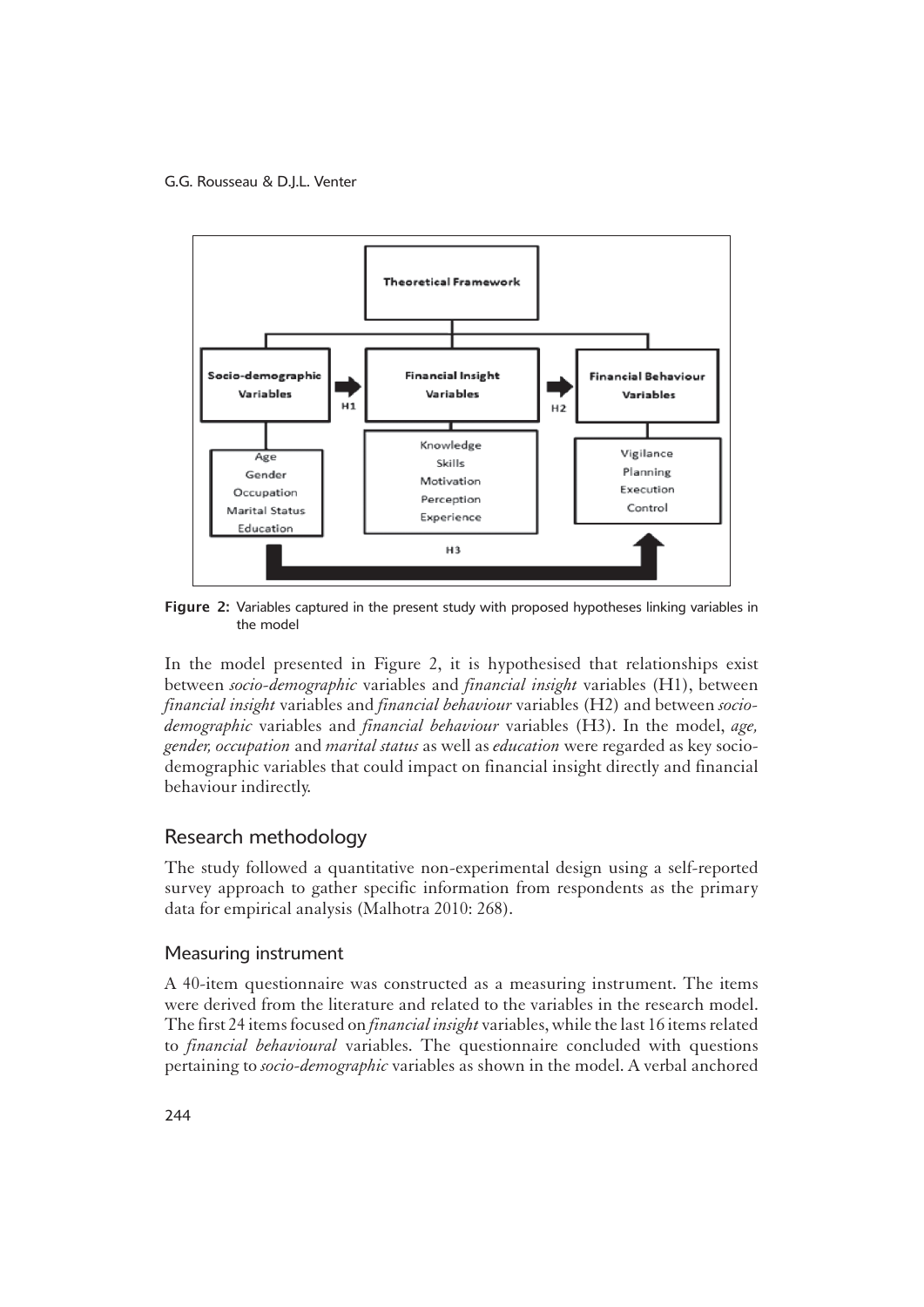five-point Likert scale (ranging from disagree completely to agree completely) was used to detect respondents' views on the items in the questionnaire.

### Research participants and procedure

A non-probability sample ( $n = 560$ ) was drawn from respondents in the Nelson Mandela Metro during February 2015. Sixty graduate students from the Nelson Mandela Metropolitan University (NMMU) conducted the fieldwork as part of a practical assignment. All the fieldworkers received a proper briefing on sample selection and interview procedures. They were instructed to interview respondents at home, at work or at a shopping mall. Convenience sampling (willingness to be interviewed) was used to select respondents to participate in the study. Each fieldworker had the option to interview up to ten respondents from various age and gender groups. On completion of their fieldwork, they had to write a onepage report on their fieldwork experience. From these reports, it was clear that respondents did not experience difficulty answering the questionnaire as they were simple, straightforward items to answer and had undergone testing in a pilot study. The questionnaire took less than five minutes to complete.

Table 1 presents the demographic profile of the sample  $(n = 560)$ . From the table it can be seen that there were slightly more females in the sample than males. The largest proportion of respondents were employed full time and single. Furthermore, the sample was relatively young (43% between the ages of 20 and 29) and most of the respondents (91%) had at least a matric certificate.

| Gender ( $n = 552$ )            |     | Age ( $n = 556$ ) |                                  |     |     |  |
|---------------------------------|-----|-------------------|----------------------------------|-----|-----|--|
| Male                            | 254 | 46%               | $20 - 29$                        | 241 | 43% |  |
| Female                          | 298 | 54%               | $30 - 39$                        | 87  | 16% |  |
| Employment status ( $n = 546$ ) |     |                   | $40 - 49$                        | 101 | 18% |  |
| Pensioner                       | 50  | 9%                | $50 - 59$                        | 62  | 11% |  |
| Unemployed                      | 149 | 27%               | $60+$                            | 65  | 12% |  |
| Employed part time              | 97  | 18%               | Education ( $n = 552$ )          |     |     |  |
| Employed full time              | 250 | 46%               | <matric<br>9%<br/>49</matric<br> |     |     |  |
| Marital status ( $n = 551$ )    |     |                   | Matric                           | 181 | 33% |  |
| Married/cohabitating            | 220 | 40%               | Diploma                          | 97  | 18% |  |
| Divorced/separated              | 31  | 6%                | Degree                           | 155 | 28% |  |
| Widowed                         | 30  | 5%                | Post-graduate                    | 70  | 13% |  |
| Single                          | 270 | 49%               |                                  |     |     |  |

Table 1: Survey sample demographic profile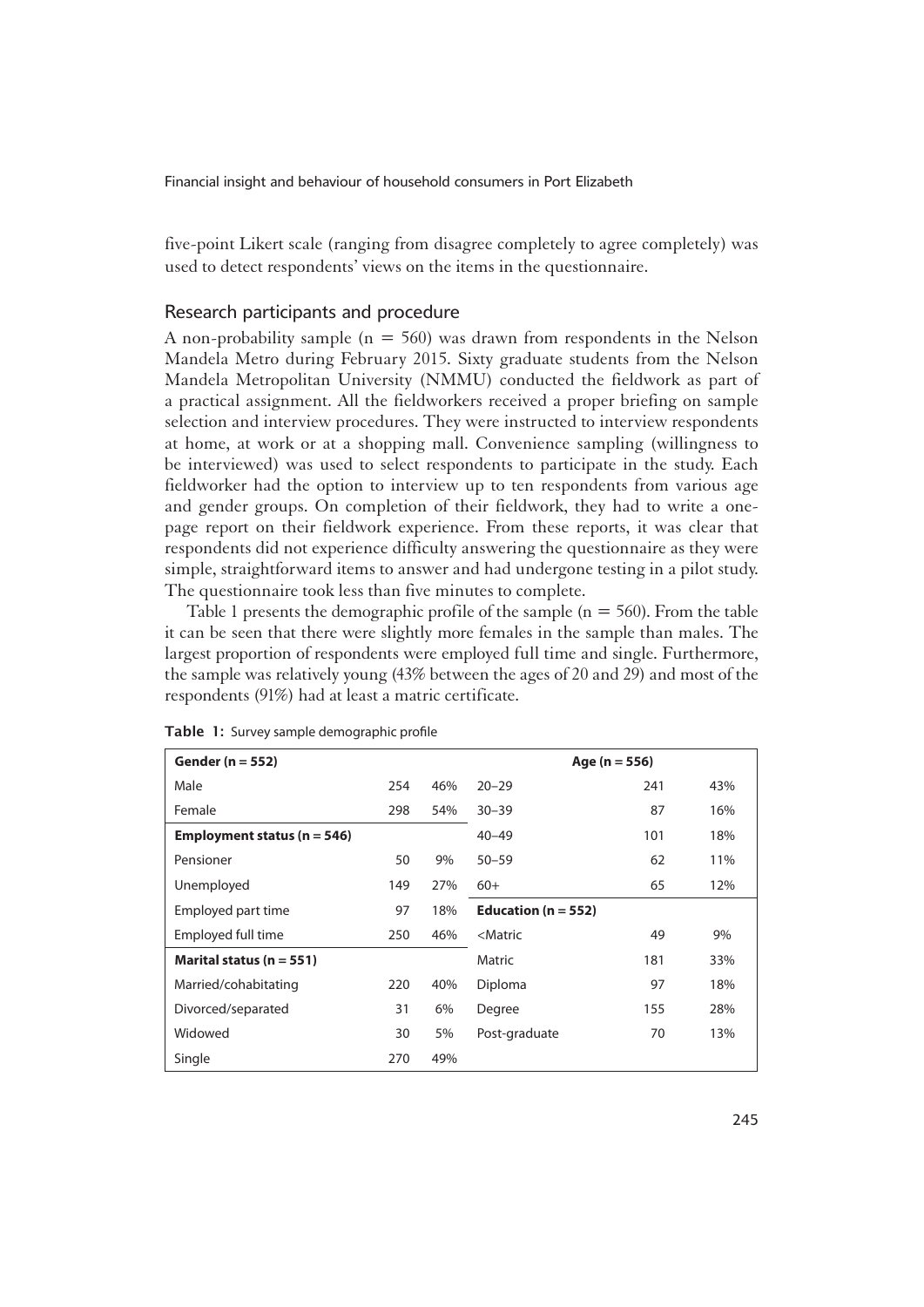### Data analysis

1Microsoft Excel and the statistical software program Statistica Version 12 were used to calculate descriptive and inferential statistics and to perform exploratory factor analysis. Analysis of variance (ANOVA) was also conducted to determine the relationships between the demographic variables and financial insight and behavioural factors

# Research findings

# **Validity**

1The authors achieved content validity of the survey questionnaire by ensuring that for each variable in the proposed model, a set of appropriate items was included. The face validity of the items was assessed by asking a financial expert in the Department of Industrial Psychology to evaluate the clarity and appropriateness of the items in the questionnaire.

# Exploratory factor analysis (EFA)

1Table 2 shows the EFA results for the financial insight and behavioural items. Seven factors were extracted from the data. The first six factors were classified as *financial behaviour*, and included *financial planning*, *financial executing*, *vigilance*, *financial discipline*, *financial control* and *outsourcing financial services*. The last factor, *financial knowledge,* was the only one relating to *financial knowledge*. The factor loadings on the indicated factors were all significant, ranged between 0.429 and 0.768, given that for a sample size of 560, factor loadings greater than 0.300 are deemed significant (Hair, Black, Babin, Anderson & Tatham 2006: 128).

| <b>Construct: Behaviour</b> |                                                                  |         |  |  |  |  |  |
|-----------------------------|------------------------------------------------------------------|---------|--|--|--|--|--|
| <b>Factor</b>               | <b>Item</b>                                                      | Loading |  |  |  |  |  |
| <b>FB1.Planning</b>         | I review my financial portfolio annually.                        | 0.768   |  |  |  |  |  |
|                             | I have a detailed financial plan for retirement.                 | 0.746   |  |  |  |  |  |
|                             | I feel competent in calculating my long-term investments.        | 0.727   |  |  |  |  |  |
|                             | I complete my income tax forms on my own.                        | 0.682   |  |  |  |  |  |
|                             | I regard my pension scheme sufficient to provide for retirement. | 0.553   |  |  |  |  |  |

**Table 2:** Exploratory factor analysis (EFA) results ( $n = 560$ )

Table 2 continued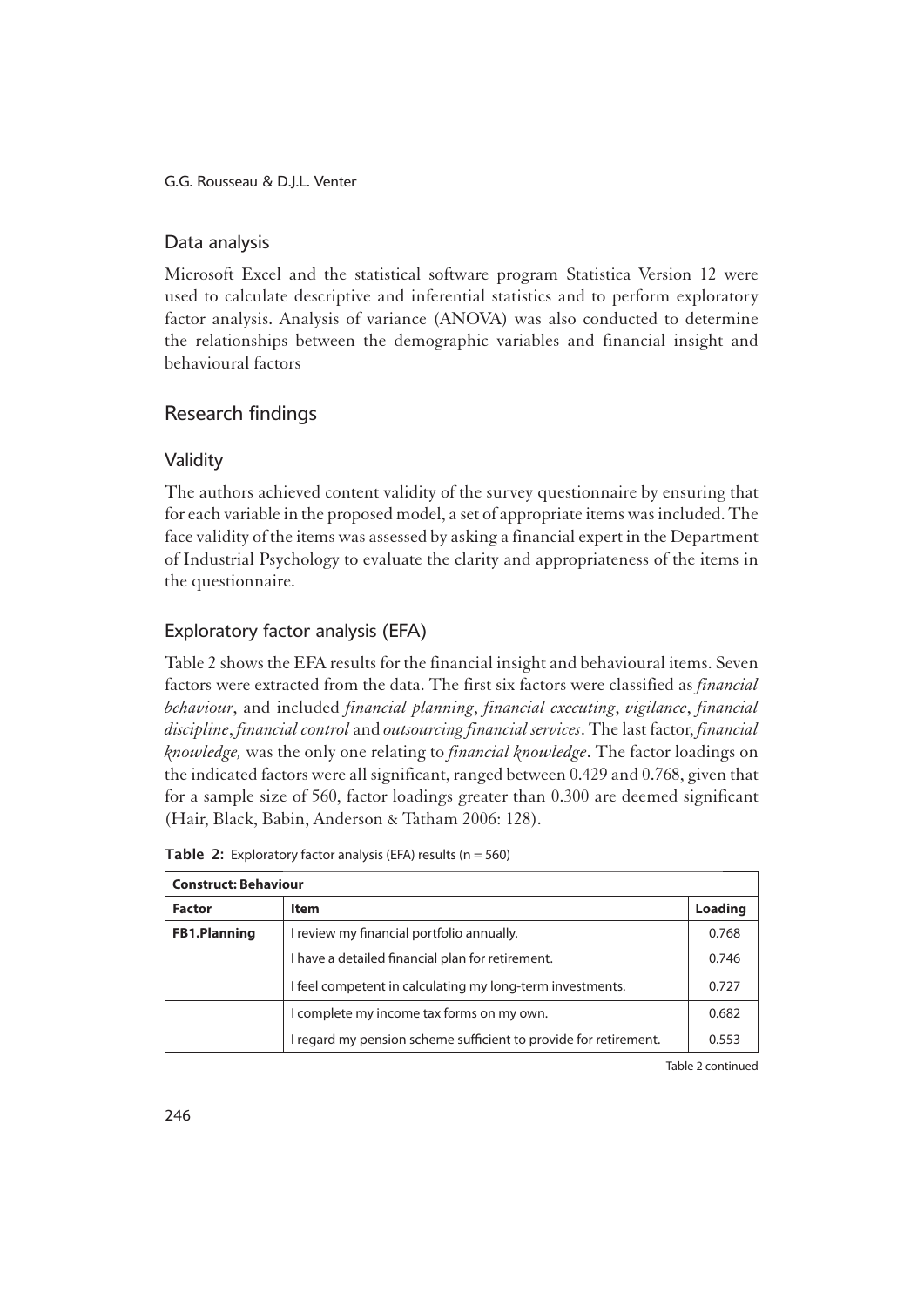#### Table 2 continued

| <b>FB2.Executing</b>      | I often worry about my finances.                                                                 | 0.715 |  |  |  |  |
|---------------------------|--------------------------------------------------------------------------------------------------|-------|--|--|--|--|
|                           | Come end of the month, I seldom have money left over.                                            | 0.706 |  |  |  |  |
|                           | I often have to borrow money from others to make ends meet.                                      |       |  |  |  |  |
|                           | The cost of living makes it difficult for my household to save<br>money.                         | 0.573 |  |  |  |  |
|                           | I sometimes regret the financial decisions made due to lack of<br>knowledge.                     | 0.531 |  |  |  |  |
| <b>FB3.Vigilance</b>      | I am unaware of the latest investment products on the market.                                    | 0.738 |  |  |  |  |
|                           | I read financial reports in newspapers and magazines to stay<br>informed.                        | 0.684 |  |  |  |  |
|                           | I listen regularly to financial programmes on radio and television.                              | 0.670 |  |  |  |  |
|                           | In today's uncertain economic environment, I am alert to financial<br>matters.                   | 0.543 |  |  |  |  |
| <b>FB4.Discipline</b>     | I keep a strict view on my spending patterns                                                     | 0.684 |  |  |  |  |
|                           | I follow a strict household budget which I draw up regularly.                                    | 0.677 |  |  |  |  |
|                           | I have taught myself to follow a regular savings programme in life.                              | 0.658 |  |  |  |  |
|                           | As a child I learnt to spend my pocket money wisely.                                             | 0.656 |  |  |  |  |
|                           | Self-discipline helps me to refrain from impulse buying.                                         | 0.429 |  |  |  |  |
| <b>FB5.Control</b>        | In my experience, saving rather than borrowing money is<br>preferable.                           | 0.703 |  |  |  |  |
|                           | One should always be aware that things can get worse in the<br>future.                           | 0.652 |  |  |  |  |
|                           | Buying on credit can be dangerous for my financial management.                                   | 0.575 |  |  |  |  |
|                           | When taking big financial decisions it is always better to sleep on it.                          | 0.539 |  |  |  |  |
| <b>FB6.Outsourcing</b>    | I leave personal future planning and investments to the experts.                                 | 0.731 |  |  |  |  |
|                           | It is better to use experts to manage one's investment portfolios.                               | 0.688 |  |  |  |  |
|                           | More people should manage their own financial matters.                                           | 0.562 |  |  |  |  |
| <b>Construct: Insight</b> |                                                                                                  |       |  |  |  |  |
| <b>Fl.Knowledge</b>       | Commission paid to financial consultants for managing private<br>investments must be negotiable. | 0.775 |  |  |  |  |
|                           | I view investment in shares on the stock exchange as dangerous.                                  | 0.642 |  |  |  |  |
|                           | Total percentage variance explained = 55.5%                                                      |       |  |  |  |  |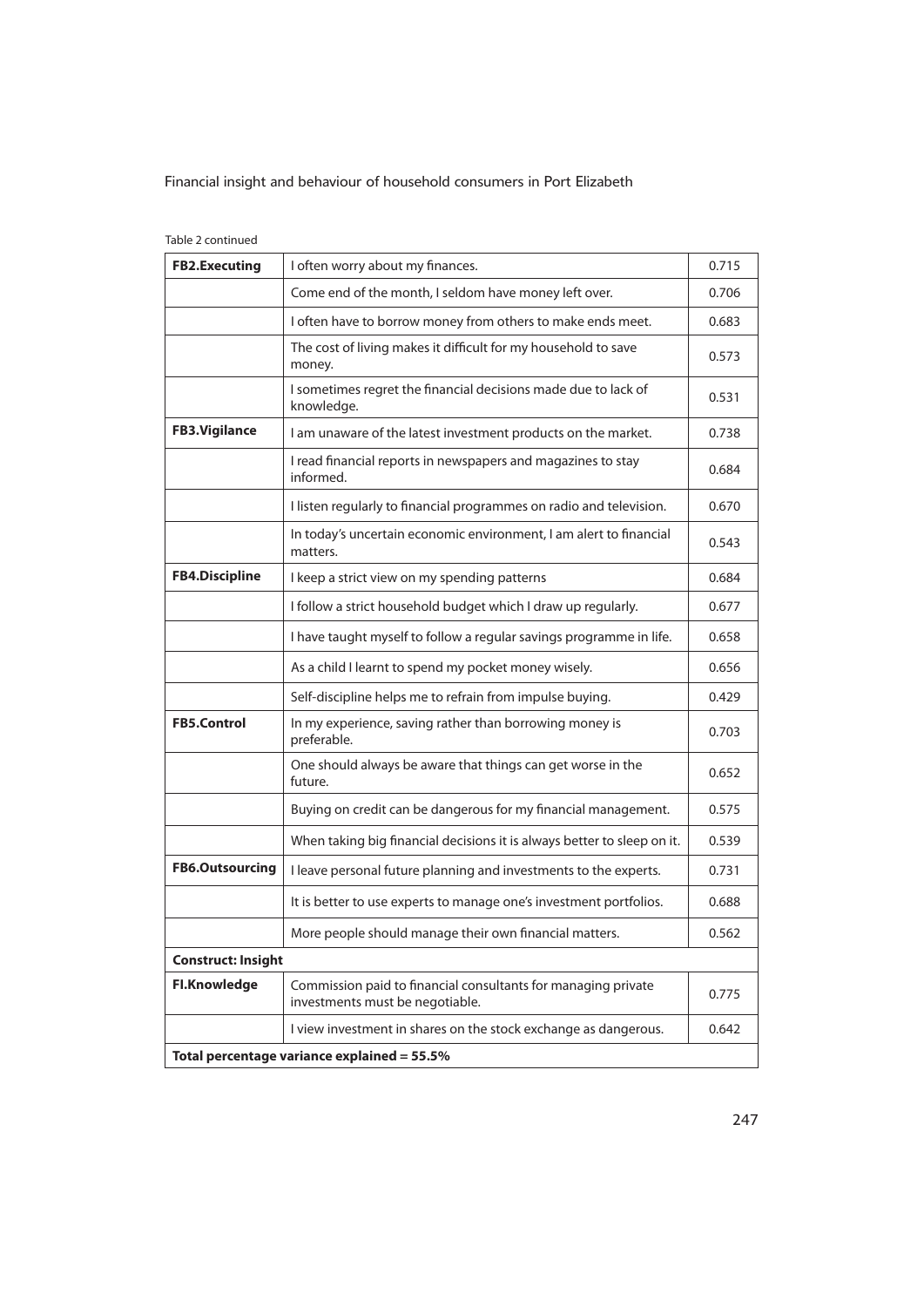#### Reliability of the scores

The reliability of the scores derived from the measuring instrument was assessed by calculating Cronbach's coefficient alpha for the factors emerging from the data analysis. The reliability values are depicted in Table 3 and can be regarded as good for the first four factors and FB.Behaviour, but disappointing for FB5.Control, FB6. Outsourcing and FI.Knowledge. However, bearing in mind the exploratory nature of the study, the reliability values were acceptable, although the results would need to be interpreted with caution.

| <b>Factor</b>                                    | items | alpha |
|--------------------------------------------------|-------|-------|
| FB1.Planning                                     | 5     | 0.79  |
| FB2.Executing                                    | 5     | 0.71  |
| FB3.Vigilance                                    | 4     | 0.76  |
| FB4.Discipline                                   | 3     | 0.71  |
| FB5.Control                                      | 4     | 0.55  |
| FB6.Outsourcing                                  | 5     | 0.38  |
| FB.Behaviour*                                    |       | 0.70  |
| Fl.Knowledge                                     | 2     | 0.34  |
| ⋇<br>FB. Behaviour is the average of FB1 to FB4. |       |       |

Table 3: Cronbach's alpha coefficients for the factors

# Correlations between factors

1Table 4 shows the correlations between the factors. Correlations flagged red are statistically significant at the .05 significance level (absolute value greater than 0.083). Correlations greater than 0.30 (flagged in italic bold) are considered practically significant (Gravetter & Wallnau 2009).

The strong positive correlations between *financial behaviour* and the first four factors were to be expected, given that these four factors were averaged to calculate *financial behaviour.* As indicated in Table 4, *financial planning* correlated positively and significantly (both statistically and practically) with *financial vigilance* and *financial discipline*. *Vigilance* correlated positively and significantly with *financial discipline*. None of the behaviour factors correlated with *knowledge,* the sole insight factor. There was thus no evidence in support of the research hypothesis relating to a theorised positive relationship between financial insight and financial behaviour.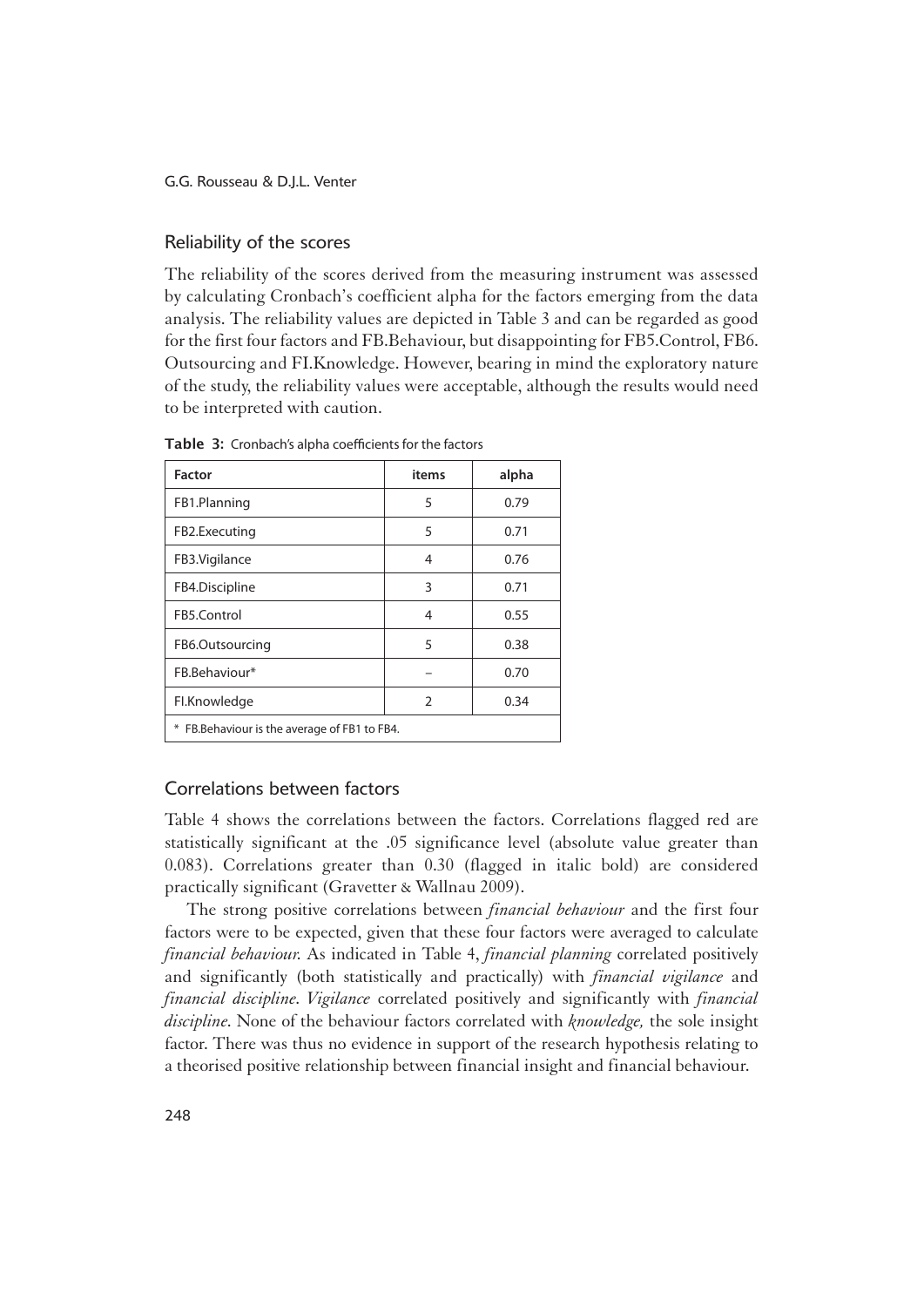|                 | FB <sub>1</sub> | FB <sub>2</sub> | FB <sub>3</sub> | FB4  | FB <sub>5</sub>          | FB6     | <b>FB</b> | FI.     |
|-----------------|-----------------|-----------------|-----------------|------|--------------------------|---------|-----------|---------|
| FB1.Planning    |                 | .265            | .537            | .464 | .033                     | .042    | .807      | .015    |
| FB2.Executing   | .265            | -               | .194            | .238 | $-131$                   | $-.012$ | .568      | $-133$  |
| FB3. Vigilance  | .537            | .194            | -               | .485 | .098                     | .066    | .778      | $-.050$ |
| FB4.Discipline  | .464            | .238            | .485            | -    | .216                     | .028    | .734      | .069    |
| FB5.Control     | .033            | $-131$          | .098            | .216 | $\overline{\phantom{0}}$ | .131    | .071      | .132    |
| FB6.Outsourcing | .042            | $-.012$         | .066            | .028 | .131                     | -       | .044      | .029    |
| FB.Behaviour    | .807            | .568            | .778            | .734 | .071                     | .044    | -         | $-.034$ |
| Fl.Knowledge    | .015            | $-133$          | $-.050$         | .069 | .132                     | .029    | $-.034$   |         |

Table 4: Pearson product moment correlations for the factors

## Descriptive statistics for the factors

1Table 5 reflects the descriptive statistics for the factors. It is evident that *financial control* obtained the highest mean score, followed by *financial discipline* These two factors were the only ones for which a positive (between 3.4 and 5.0) mean score was observed. All the other factors obtained neutral mean scores, that is, between 2.6 and 3.4. *Financial planning* obtained the lowest mean score, which was an unexpected result given the abundant evidence from research pertaining to consumers' poor financial planning efforts (Roberts & Struwig 2011).

| <b>Factor</b>   | Mean | S.D. | <b>Minimum</b> | <b>Quartile 1</b> | <b>Median</b> | <b>Quartile 3</b> | <b>Maximum</b> |
|-----------------|------|------|----------------|-------------------|---------------|-------------------|----------------|
| FB1.Planning    | 2.87 | 1.02 | 1.00           | 2.20              | 2.80          | 3.60              | 5.00           |
| FB2.Executing   | 2.91 | 0.85 | 1.00           | 2.40              | 3.00          | 3.40              | 5.00           |
| FB3.Vigilance   | 3.17 | 0.96 | 1.00           | 2.50              | 3.25          | 3.81              | 5.00           |
| FB4.Discipline  | 3.57 | 0.80 | 1.20           | 3.00              | 3.60          | 4.20              | 5.00           |
| FB5.Control     | 4.29 | 0.62 | 2.00           | 4.00              | 4.50          | 4.75              | 5.00           |
| FB6.Outsourcing | 3.13 | 0.80 | 1.00           | 2.67              | 3.00          | 3.67              | 5.00           |
| FB.Behaviour    | 3.13 | 0.66 | 1.24           | 2.68              | 3.14          | 3.60              | 4.70           |
| Fl.Knowledge    | 3.14 | 0.93 | 1.00           | 2.50              | 3.00          | 4.00              | 5.00           |

**Table 5:** Central tendency and dispersion statistics for the factors ( $n = 560$ )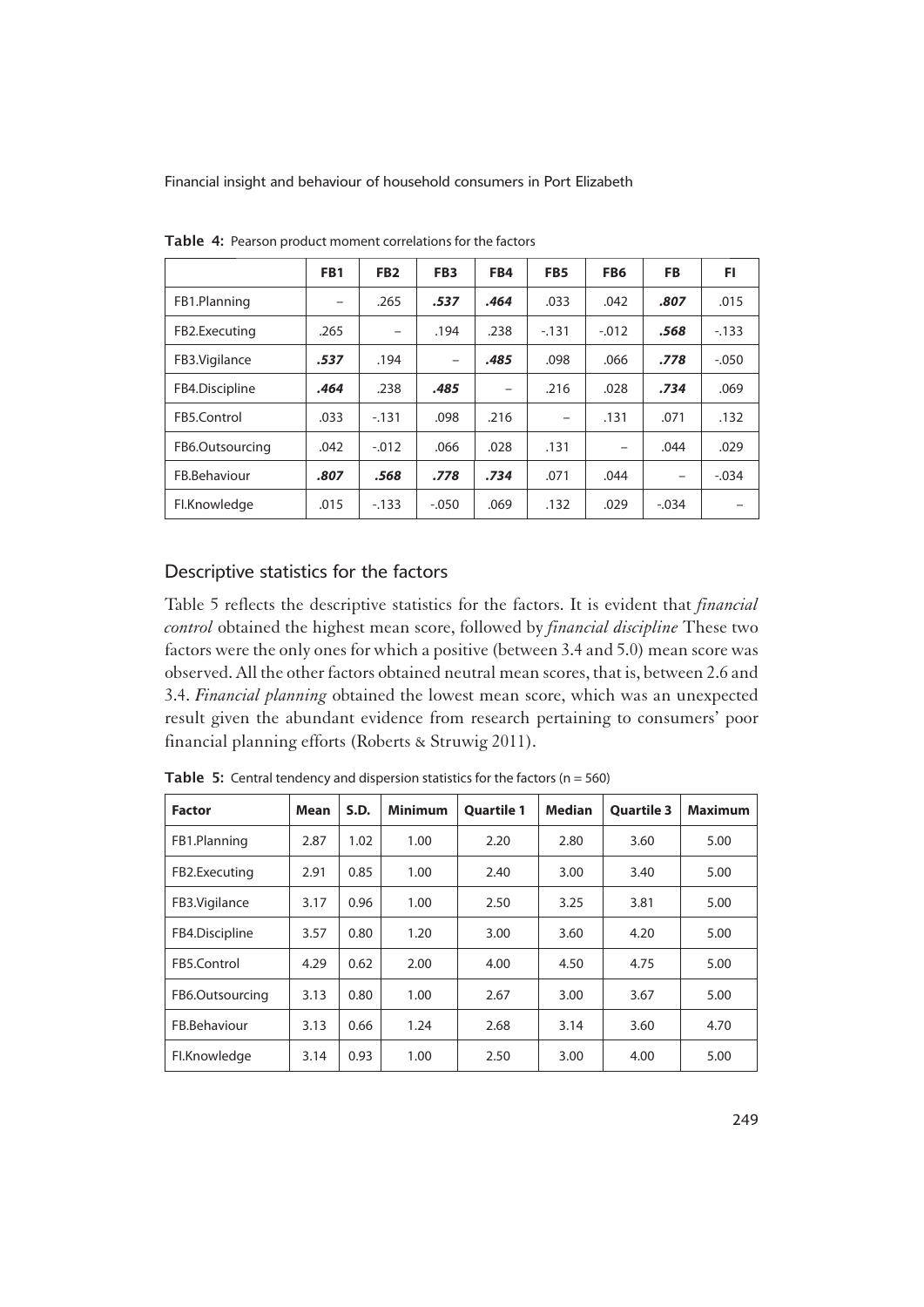#### Relationships between factors and demographic variables

1ANOVA was conducted to determine the significance of the relationships between the factors and the demographic variables. The results are summarised in Table 6.

| <b>Effect</b><br><b>Factor</b> | Employment | Age     | Gender | Marital<br>status | <b>Education</b> |
|--------------------------------|------------|---------|--------|-------------------|------------------|
| FB1.Planning                   | < .0005    | &0.0005 | .131   | .421              | .001             |
| FB2.Executing                  | .257       | .029    | .007   | .921              | < .0005          |
| FB3.Vigilance                  | .008       | .172    | .027   | .800              | .001             |
| FB4.Discipline                 | .143       | .268    | .671   | .038              | .057             |
| FB5.Control                    | .140       | .180    | .088   | .270              | .602             |
| FB6.Outsourcing                | .129       | .848    | .442   | .458              | .819             |
| FB.Behaviour                   | < .0005    | .013    | .028   | .769              | < .0005          |
| Fl.Knowledge                   | .343       | .696    | .450   | .020              | .010             |

**Table 6:** ANOVA results: factors by demographic variables-p-values ( $n = 529$ )

Significant relationships ( $p < 0.05$ ) were observed between the demographic variables and all the factors except for *FB5.Control* and *FB6.Outsourcing.* It was found, for example, that *FB1.Planning* was significantly related to employment, age and education.

Tables 7 to 11 show significant ( $p < 0.05$ ) post hoc results for the significant ANOVAs ( $p < 0.05$  in Table 6) by demographic variable for the various factors. In these tables, statistically significant differences between demographic groups are indicated by lower case letters in the "Scheffé  $p < .05$ " column. Cohen's d statistics reflect the practical significance of these differences and were interpreted as practically significant if d was greater than or equal to 0.20 (Gravetter & Wallnau 2009).

It is evident in Table 7 that when it comes to *financial planning,* full-time employed consumers have significantly higher scores than those who are unemployed and who are employed on a part-time basis. With regard to *financial vigilance*, the results indicate that consumers who are employed on a full-time basis are significantly more financially vigilant than unemployed consumers and those employed part time.. This could be due to the fact that unemployed consumers have given up hope of finding a job and are therefore also less financially vigilant.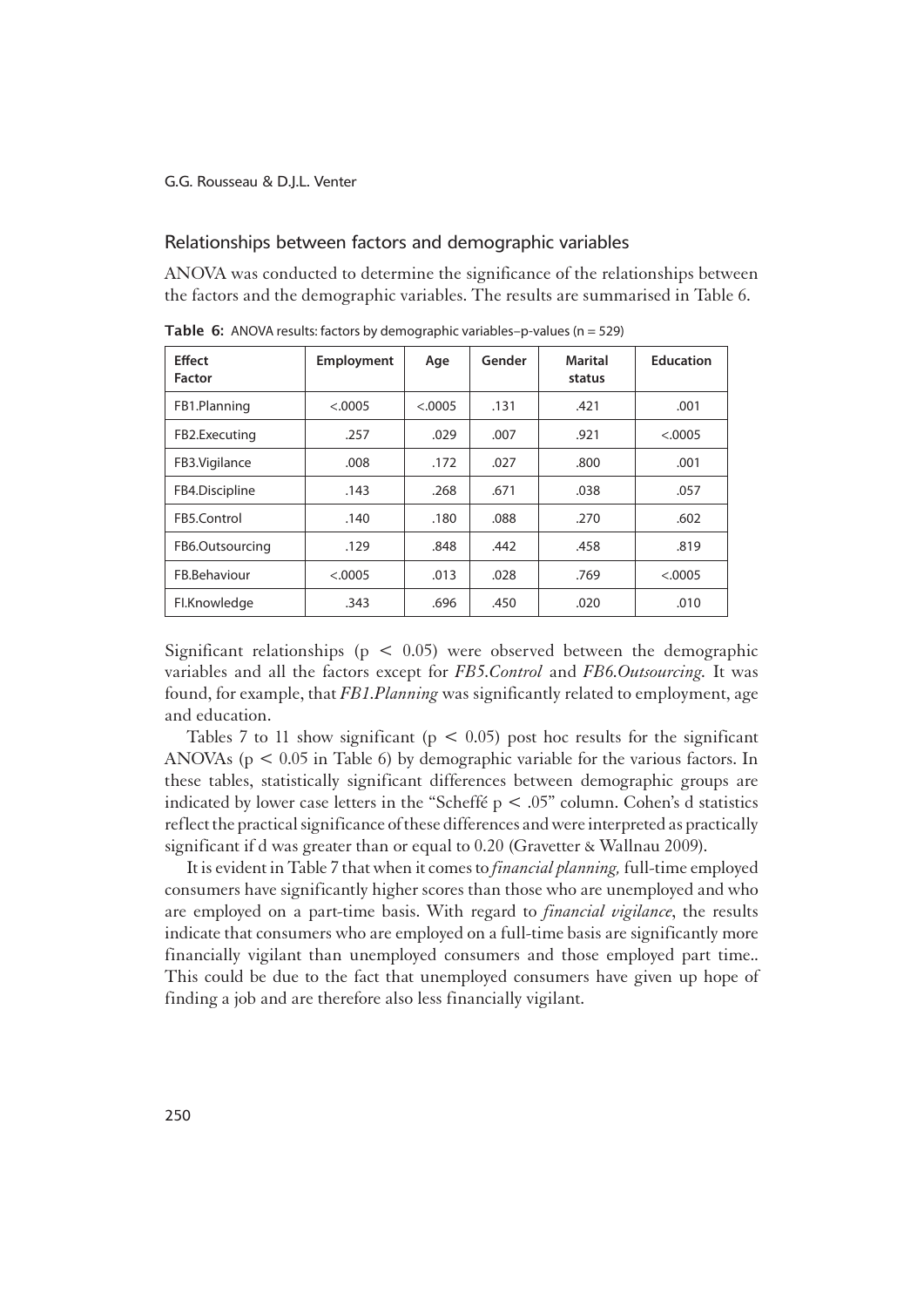|                     |                 | <b>Mean values</b> |                 |                 |                           |                                    |
|---------------------|-----------------|--------------------|-----------------|-----------------|---------------------------|------------------------------------|
| <b>Factor</b>       | a.<br>Pensioner | b.<br>Unemployed   | C.<br>Part time | d.<br>Full time | <b>Scheffé</b><br>p < .05 | Cohen's d                          |
| Financial planning  | 3.24            | 2.21               | 2.63            | 3.28            | ab; ac;<br>bc; bd;<br>cd  | 1.21; 0.69;<br>0.48; 1.18;<br>0.70 |
| Financial vigilance | 3.24            | 2.82               | 3.01            | 3.42            | bd; cd                    | 0.67; 0.44                         |
| Financial behaviour | 3.35            | 2.81               | 2.97            | 3.34            | ab                        | 0.22                               |

Table 7: Significant post hoc results for the factors by employment status

Table 8: Significant post hoc results for factors by age group

|                     |                 | <b>Mean values</b> |                 |                 |             |                           |                           |
|---------------------|-----------------|--------------------|-----------------|-----------------|-------------|---------------------------|---------------------------|
| <b>Factor</b>       | a.<br>$20 - 29$ | b.<br>$30 - 39$    | C.<br>$40 - 49$ | d.<br>$50 - 59$ | e.<br>$60+$ | <b>Scheffé</b><br>p < .05 | Cohen's d                 |
| Financial planning  | 2.38            | 3.19               | 3.14            | 3.42            | 3.30        | ab; ac;<br>ad; ae         | 0.88; 0.83;<br>1.13; 1.04 |
| Financial behaviour | 2.91            | 3.25               | 3.21            | 3.42            | 3.43        | ab; ac;<br>ad; ae         | 0.37; 0.32;<br>0.56; 0.59 |

With regard to age, Table 8 shows that consumers in the age groups 20 to 29 scored significantly lower than those in the older age groups (30–39, 40–49, 50–59 and 60+) on *financial planning* and *financial behaviour.* These results suggest that younger respondents might be less aware of the importance of financial planning for their future. This supports the results of Botha (2013: 411) and Du Plessis and Rousseau (2007: 203).

|  |  |  |  | <b>Table 9:</b> Significant post hoc results for factors by gender - t-test $p < .05$ |
|--|--|--|--|---------------------------------------------------------------------------------------|
|--|--|--|--|---------------------------------------------------------------------------------------|

|                     | <b>Mean values</b> |        |           |
|---------------------|--------------------|--------|-----------|
| <b>Factor</b>       | Male               | Female | Cohen's d |
| Financial executing | 3.07               | 2.78   | 0.29      |
| Financial vigilance | 3.33               | 3.02   | 0.30      |
| Financial behaviour | 3.25               | 3.02   | 0.22      |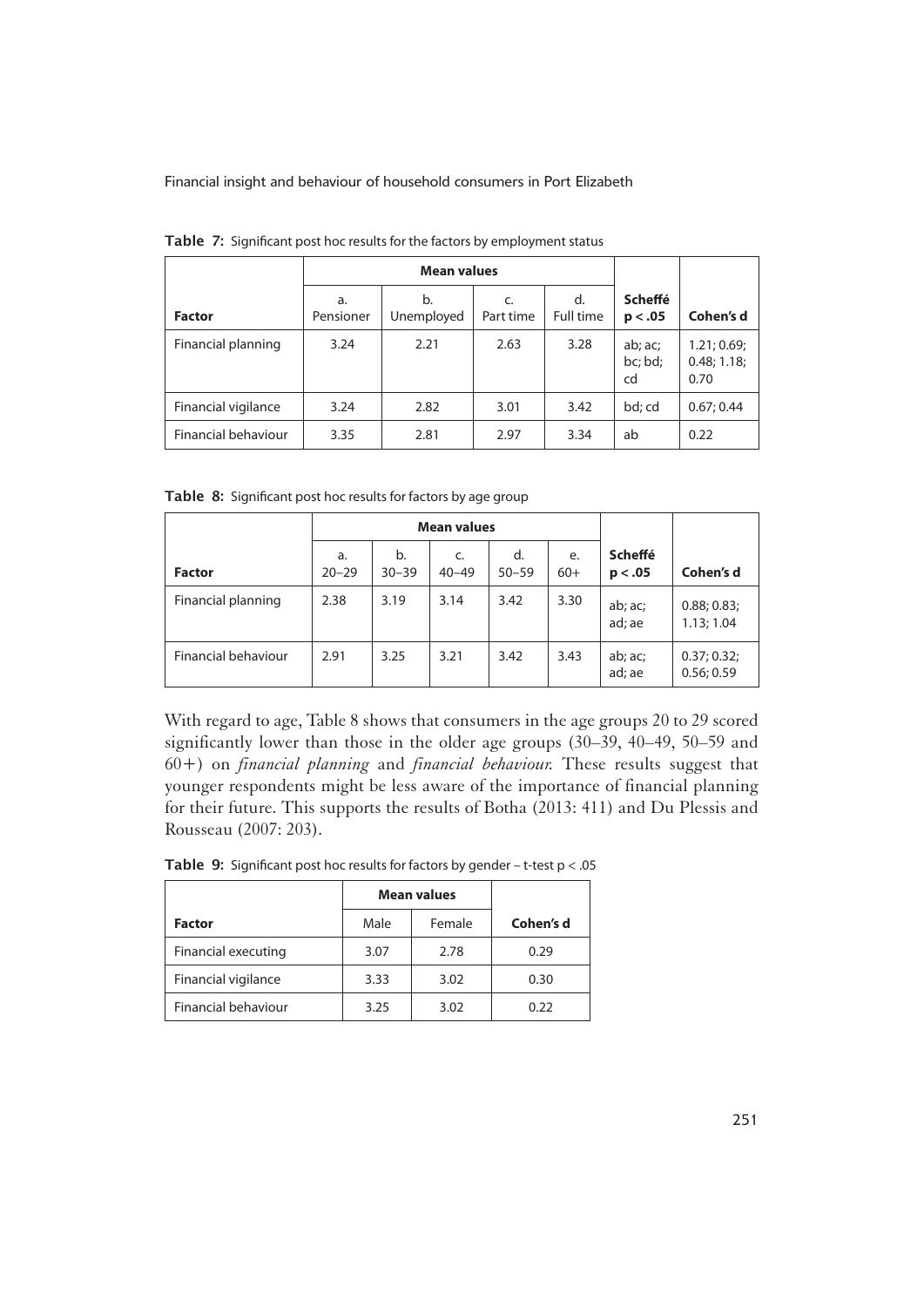1The results reflected in Table 9 indicate that male consumers consistently scored higher than female consumers on *financial executing, financial vigilance* and *financial behaviour*. These results suggest that males tend to be more competent on financial matters than females. This therefore supports the findings of Clark et al*.* (2004: 1–10), Roberts et al. (2011: 1–7) and Mitchell and Lusardi (2015: 1–6), which suggest that women are mostly unprepared for financial matters and less knowledgeable in this regard than their male counterparts.

Table 10: Significant post hoc results for factors by marital status

|                      | a.           |          |         |        |         |            |
|----------------------|--------------|----------|---------|--------|---------|------------|
|                      | Married/     | Divorced | Widowed | Single | Scheffé |            |
| <b>Factor</b>        | cohabitating |          |         |        | p < .05 | Cohen's d  |
| Financial discipline | 3.71         | 3.55     | 3.91    | 3.42   | ad: cd  | 0.30; 0.51 |

Regarding marital status, the results provided in Table 10 show that single consumers were significantly less concerned with *financial discipline* than the other three categories (married/cohabitating, divorced and widowed. This could be due to the fact that single consumers have fewer family responsibilities, directly or indirectly, compared to married, divorced or widowed consumers. These findings support those of Birkholtz and Rousseau (2001:133–147), Lusardi, Mitchell and Curto (2010:1–2), which indicate that young and, by implication, single consumers are less accountable for their financial actions and tend not to understand the consequences of their financial decisions for risk diversification, inflation and interest rates.

|                     | <b>Mean values</b>                                                                                                                                                           |              |               |              |                 |                              |                                          |
|---------------------|------------------------------------------------------------------------------------------------------------------------------------------------------------------------------|--------------|---------------|--------------|-----------------|------------------------------|------------------------------------------|
| <b>Factor</b>       | a.<br><matric< th=""><th>b.<br/>Matric</th><th>C.<br/>Diploma</th><th>d.<br/>Degree</th><th>e.<br/>Post-grad</th><th>Scheffé<br/>p &lt; .05</th><th>Cohen's d</th></matric<> | b.<br>Matric | C.<br>Diploma | d.<br>Degree | e.<br>Post-grad | Scheffé<br>p < .05           | Cohen's d                                |
| Financial planning  | 2.60                                                                                                                                                                         | 2.55         | 3.24          | 2.94         | 3.16            | ac; ae;<br>bc; bd;<br>be     | 0.72; 0.58;<br>0.75; 0.38;<br>0.64       |
| Financial executing | 2.41                                                                                                                                                                         | 2.81         | 2.87          | 3.05         | 3.30            | ac; ad;<br>ae; be;<br>ce     | 0.51; 0.60;<br>0.91; 0.50;<br>0.48       |
| Financial vigilance | 2.98                                                                                                                                                                         | 2.89         | 3.25          | 3.32         | 3.55            | ae; bc;<br>bd: be            | 0.59; 0.39;<br>0.42:0.69                 |
| Financial behaviour | 2.85                                                                                                                                                                         | 2.94         | 3.24          | 3.24         | 3.41            | ac; ad;<br>ae; bc;<br>bd; be | 0.44; 0.37;<br>0.58; 0.33;<br>0.30; 0.49 |
| Financial insight   | 3.16                                                                                                                                                                         | 3.29         | 3.15          | 3.08         | 2.80            | be                           | 0.51                                     |

Table 11: Significant post hoc results for factors by education level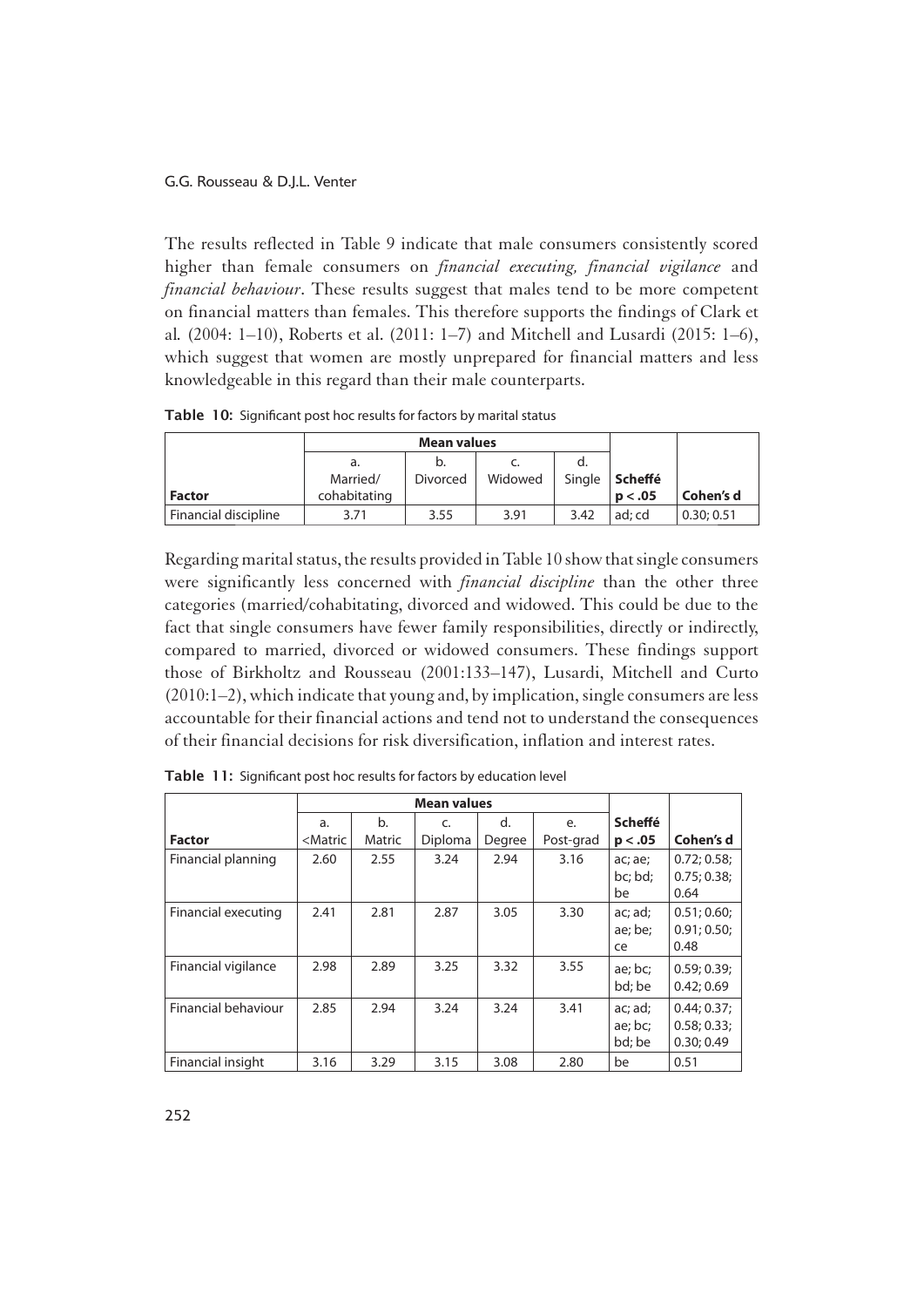1As far as education is concerned, the results in Table 11 show that consumers with a higher education (diploma, degree or postgraduate degree) were significantly more aware of the importance of *financial planning* compared to those with only a matric certificate or less than matric. Educational level is thus related to financial planning. These results support those of Schüssler (2014:1-2), which suggest that financial illiteracy should be addressed at school level.

Furthermore, the results suggest that educational level is significantly related to *financial execution, financial vigilance* and *financial behaviour.* It would seem that respondents with a degree or postgraduate degree are more competent in conducting financial planning than those with less than matric, matric or only a diploma certificate. These results once again emphasise the lack of financial literacy at school level, as reported by Birkholtz and Rousseau (2001: 133–147). This further supports the notion by Schüssler (2014: 1–2) that financial illiteracy is a huge problem in South Africa and should be addressed at school level.

Regarding *financial insight,* Table 11 indicates a strange scoring pattern among consumers. Consumers with a matric certificate seemed to exhibit significantly more *financial insight* than those with a postgraduate degree. This observation might indicate an element of arrogance about financial insight and behaviour among postgraduates, stemming from material affluence compared to the less educated "matric only" consumers. This result could support that of Robb and Sharpe (2009: 25–43) suggesting that students with higher levels of financial knowledge also had significantly higher credit card balances compared to those with lower levels of financial knowledge. This could result in more careful spending among the latter.

### Hypothesis testing

In terms of the hypotheses formulated and based on the model, limited support was found for H1 (*a relationship exists between socio-demographic variables and financial insight variables*). Only one socio-demographic variable, *educational level,* differed significantly between matric and postgraduate consumers (see Table 11).

Regarding H2 (*a relationship exists between financial insight variables and financial behavioural variables*), no support for this hypothesis was observed (see Table 4).

The third hypothesis, H3 (*a relationship exists between socio-demographic variables and financial behavioural variables*), was accepted. The authors did find significant relationships between various socio-demographic variables (employment level, age, gender, marital status and education) and financial planning, financial execution and financial vigilance variables (see Table 6).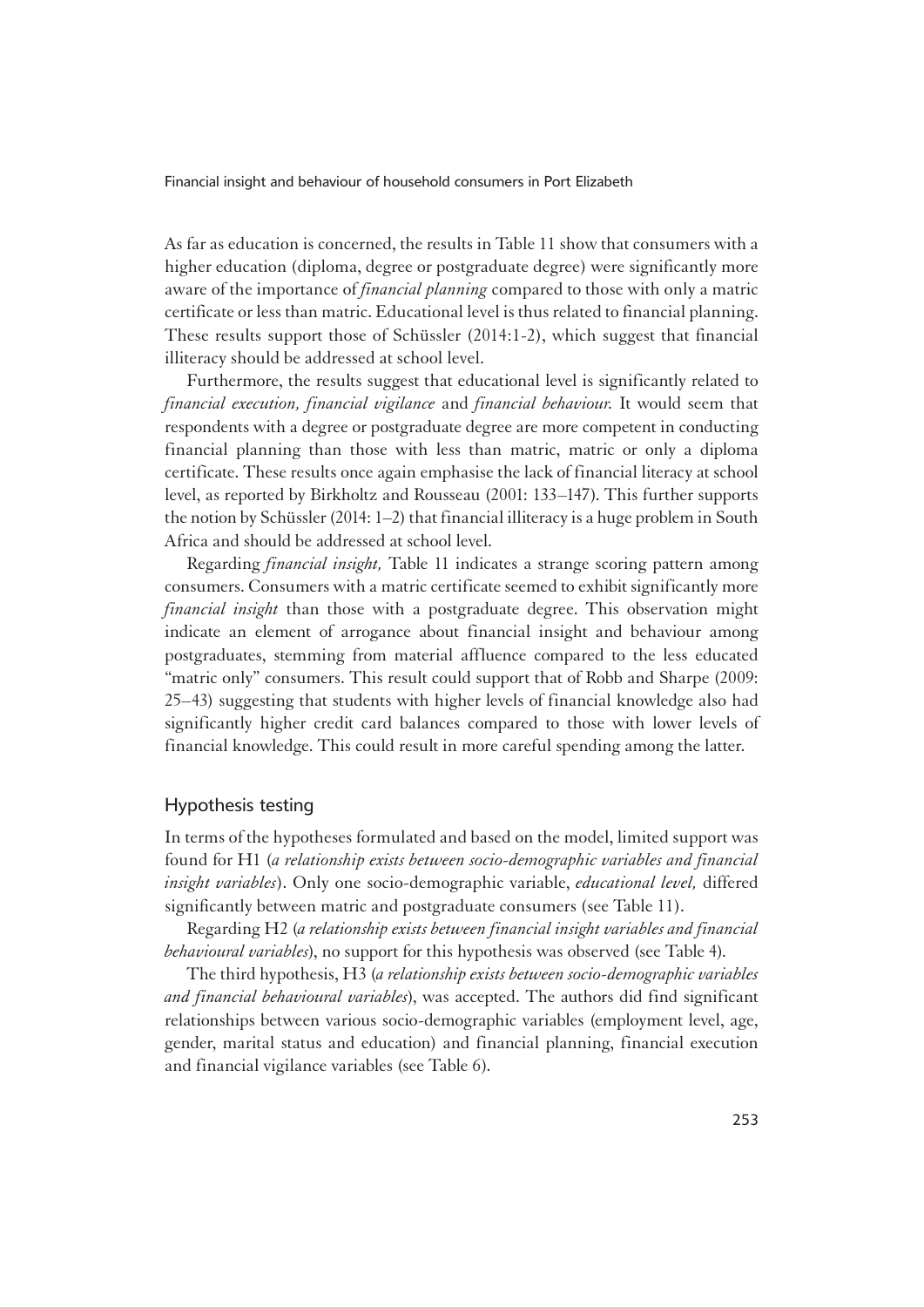### **Discussion**

1The main purpose of this exploratory study was to investigate levels of financial insight and behaviour among consumers with various demographical backgrounds in Port Elizabeth. A conceptual model derived from previous research guided the investigation. A multi-cultural, non-probability convenience sample of 560 respondents participated in a survey, which was conducted in various suburbs and townships of the Metro during February 2015. A questionnaire adopted and modified from a previous study conducted in the Netherlands (Antonides et al. 2008: 7–8) was used for data collection. The instrument showed reasonable reliability for use in South Africa.

The results of an exploratory factor analysis revealed six factors for financial behaviour, namely planning, executing, vigilance, discipline, control, outsourcing and one for financial insight, namely knowledge. Strong positive correlations between the first four factors (financial planning, executing, vigilance and discipline) emerged from the data analysis. No support could be found for the research hypothesis pertaining to a theorised positive relationship between financial insight and financial behaviour.

The post hoc results by demographics revealed significant relationships for financial planning, executing, vigilance, discipline, outsourcing, insight and financial behaviour. These results confirmed the influence of employment level, age, gender, marital status and education on financial behaviour and insight of consumers in Port Elizabeth. Consumers who were employed full- time and elderly, married and male consumers with a postmatric qualification obtained the highest mean scores on financial behaviour.

The main conclusion drawn from the empirical research supported the literature that financial illiteracy among a large section of the population in South Africa, and specifically in Port Elizabeth, remains a main concern for the country. Lack of financial behaviour and insight is particularly prevalent among unemployed, young and single consumers with a low education. Since South Africa's population is relatively young and the unemployment level among the youth is extremely high, the need for financial education and training, especially among the youth, (tomorrows' consumers) must become a priority.

### Practical implication for educators

1Educators at school level and training facilitators for businesses should focus in financial literacy programmes on financial planning, financial executing, vigilance, discipline, control and the pros and cons of outsourcing personal financial services.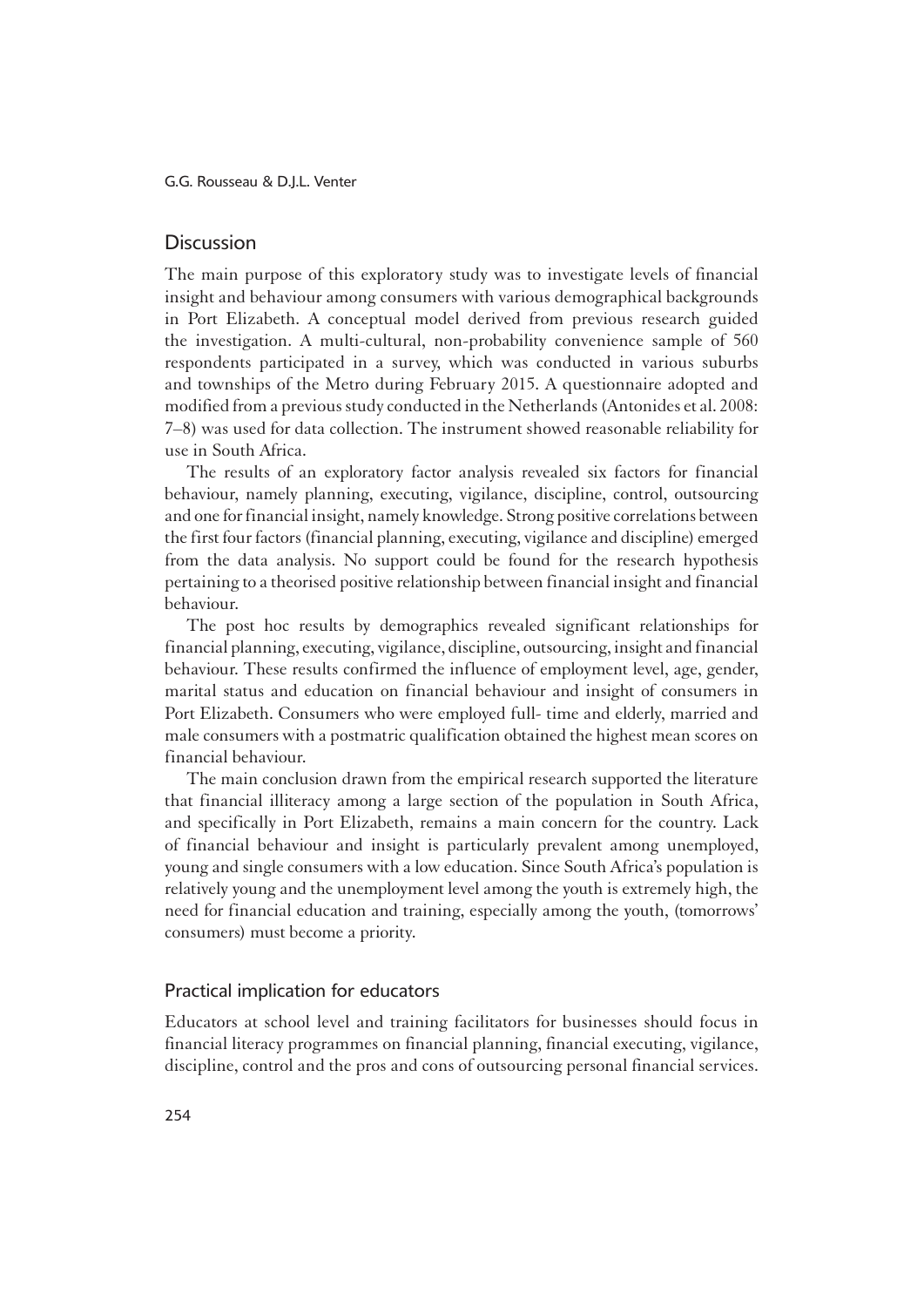These factors would hopefully increase financial behaviour and insight among those exposed to such interventions.

# Practical implications for marketers

1Marketers promoting financial services and banks, advertising credit and loan facilities should be responsible in their dealings with clients. Owing to certain clients' lack of financial knowledge, marketers should not promote unrealistic attractive credit and loan offers to clients who cannot afford them. The poorer section of the population is especially vulnerable to unsecured loans and credit card misuse.

# Limitations and implications for further research

1This study is no different from others in that researchers need to be aware of limitations because they affect the generalisability and external validity of the findings. Bearing in mind the exploratory nature of the study, the measuring instrument needs to be refined in follow-up studies. Only one variable, "knowledge" emerged for the factor *insight*. More items need to be added to the questionnaire to measure the remaining variables for insight, portrayed in the model. Furthermore, "one-shot" studies usually lack generalisability – hence the need for a follow-up investigation to confirm the tentative results obtained in the present study. In terms of the sampling technique and geographic scope of this study, another limitation was that it would not be possible to generalise the results to other populations.

# Conclusion

1Despite its limitations, the findings of this study emphasised the serious lack of financial literacy among consumers in Port Elizabeth, based on their present financial behaviour and insight. The present findings should provide a guideline for benchmark topics that need to be addressed in future education and training programmes. Such topics should include the factors that emerged from this study.

# Acknowledgements

1The authors wish to acknowledge the contribution of the students in the Department of Industrial Psychology who did the fieldwork for the study. Furthermore, the authors wish to acknowledge all outside reviewers of this article for their constructive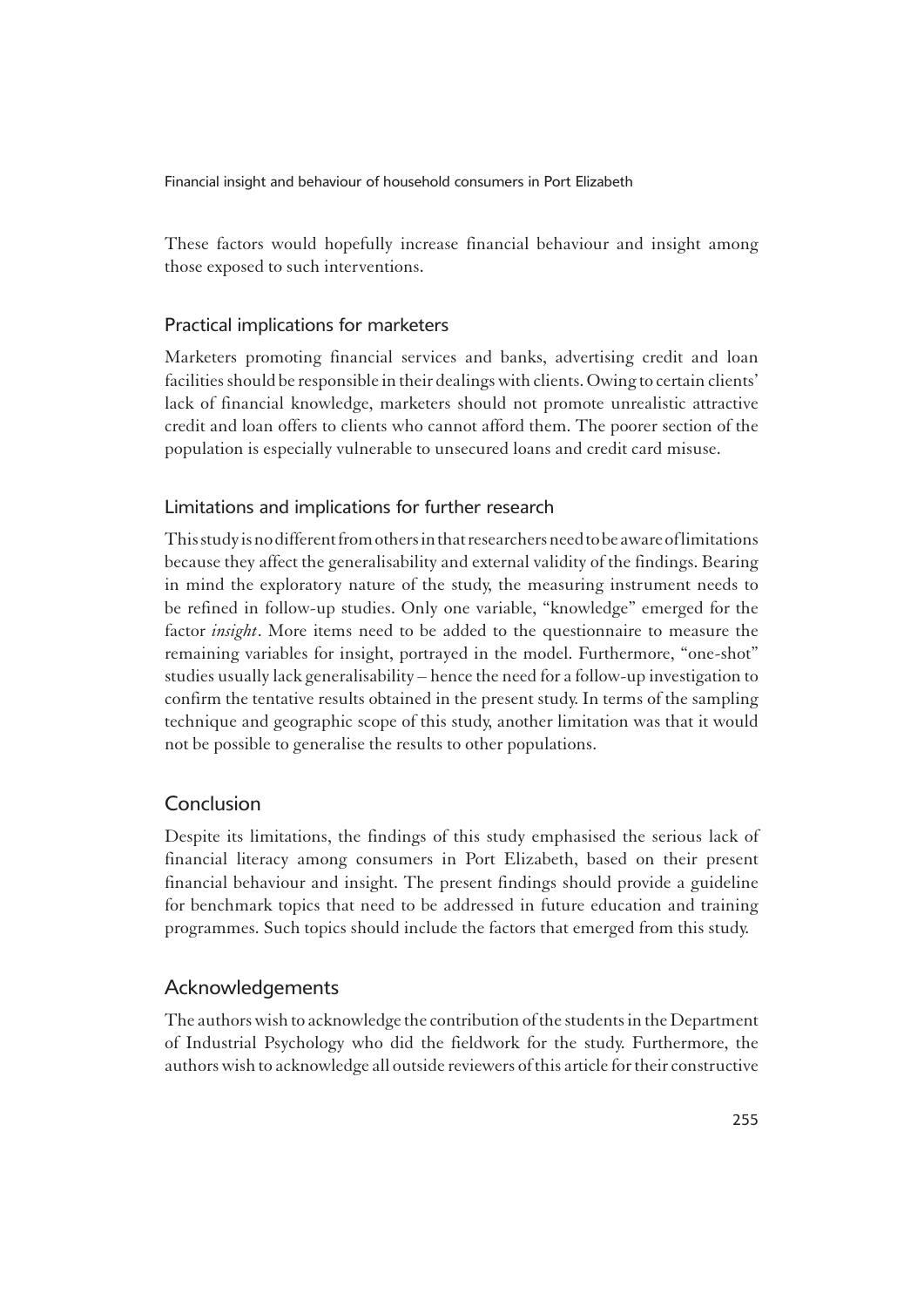and valuable comments as well as the Nelson Mandela Metropolitan University (NMMU), South Africa for financial support.

### References

- Antonides, G., De Groot, I.M. & Van Raaij, W.F. 2008. *Resultaten financieel insight van Nederlanders*. Den Haag: Centiq Ministerie van Financiën.
- Birkholtz, M. & Rousseau, G.G. 2001. 'Attitudes towards credit buying among the youth: an exploratory study', *South African Journal of Economics and Management Science* 4(1): 133–147.
- Botha, M. 2013. A comparative analysis of financial literacy of final year diploma students in different fields of study at the University of Johannesburg. [Online] Available at http://ujdigispace.uj.ac.za/handle/10210/8856. Accessed: 10 May 2015.
- Brink, N. 2011. 'Lack of financial literacy in South Africa', *HR FUTURE*: 3–5. [Online] Available at http://hrfuture.net/news/lack-of-financial-literacy-in-south-africa.php? Itemid= 812. Accessed: 2 October 2015.
- Brown, R.C. 1979. The need for employee financial counselling. *Financial Counseling: Assessing the state of the art*: 29–38. Blacksburg, Virginia.
- Brown, R.C. 1993. Financial worries in the workplace. R.J. Tobacco Company. RJR Employee Counseling*.* Winston Salem unpublished manuscript.
- Clark, R.L., Burkhauser, R.V., Moon, M., Quinn, J.F. & Smeeding, T.M. 2004. *The economics of an aging society*: New York: Wiley-Blackwell.
- Colman, A. M. 2009. *Oxford Dictionary of Psychology*. New York: Oxford University Press.
- Dempsey, P. 2015. 'Planning for the financial implications of the service generation', *Cover Publications,* 11, February: 1–3. Cape Town. [Online] Available at http://www. cover.co.za/investment/planning-for-the-financial-implications-of-the-sandwichgeneration.
- Du Plessis, P.J. & Rousseau, G.G. 2007. *Buyer behaviour: understanding consumer psychology and marketing.* 4th edition. Cape Town: Oxford University Press.
- Fatoki, O. 2014. 'The financial literacy of micro enterprises in South Africa', *Journal of Social Science,* 40(2): 151–158.
- Fatoki, O. & Oni, O. 2014. 'Financial literacy studies in South Africa: current literature and research opportunities', *Mediterranean Journal of Social Sciences,* 5(20): 409–414.
- Financial Literacy and Education. 2012. 'South Africa Old Mutual financial education study'. *Russia Trust Fund for Financial Literacy and Education, 59*. World Bank, Washington, DC: World Bank Group.
- FLE, *vide* Financial Literacy and Education.
- Garman, E.T., Leech, I.E. & Grable, J.E. 1996. *The negative impact of poor employee poor personal financial behaviours on employers*. Scranton, PA: Association for Financial Counseling and Planning Education*.*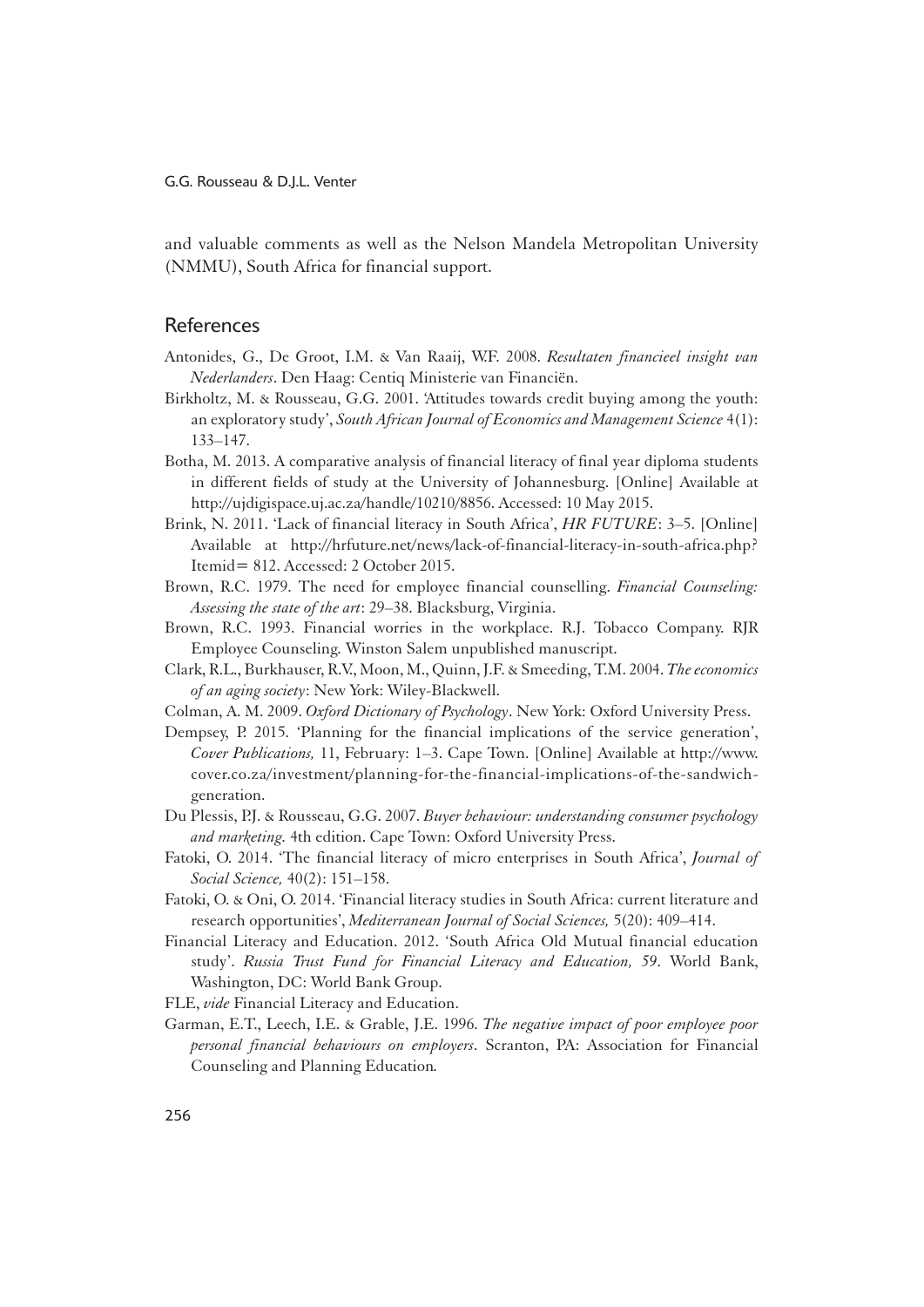- Gravetter, F.J. & Wallnau, L.B. 2009. *Statistics for behavioral sciences* 8th edition. Belmont, CA: Wadsworth.
- Hair, J.F., Black, W.C., Babin, B.J., Anderson, R.E. & Tatham, R.L. 2006. *Multivariate data analysis*. Upper Saddle River, NJ: Pearson Education.
- Hung, A.A., Parker, A.M. & Yoong, J.K. 2009. *Defining and measuring financial Literacy.*  Rand Labor and Population Working Paper, WR-708. [Online] Available at https:// www.rand.org/content/dam/rand/pubs/ working\_papers/2009/RAND\_WR708.pdf
- Huston, S.J. 2010 'Measuring financial literacy', *Journal of Consumer Affairs,* 44(2): 296– 316.
- Kasper, H. & Bloemer, J. 2014. 'Diversity in financial knowledge and financial behavior of the elderly', *Proceedings: ANZMAC Conference.* Brisbane, Australia, 1–3 December.
- Kwok, H., Milevsky, M. & Robinson, C. 1994. 'Asset allocation, life expectancy and shortfall', *Financial Services Review,* 3(2): 109–126.
- Lusardi, A. & Mitchell, O.S. 2007. *'Financial literacy and retirement planning: new evidence from the RAND American Life Panel',* MRRC Working paper no. 2007–157.
- Lusardi, A., Mitchell, O. & Curto, V. 2010. Financial literacy among the young: evidence and implications for consumer policy. [Online] Available at http://www.dartmouth. edu/ ~alusardi/Papers/Financial\_literacy\_young.pdf.
- Malhotra, N.K. 2010. *Marketing research: an applied orientation* 6th edition. Englewood Cliffs NJ: Prentice Hall.
- Masocha, R., Chiliya, N. & Zindiye, S. 2011. 'E-banking adoption by customers in the rural milieus of South Africa: a case of Alice, Eastern Cape, South Africa', *African Journal of Business Management,* 5(5): 1857–1863.
- Mishi, S., Vacu, N.P. & Chipote, P. 2012. Impact of financial literacy in optimizing financial inclusion in rural South Africa: case study of the Eastern Cape. [Online] Available at http://www.econrsa/org/workshops/papers/2012/impact-financial-literacy-optimisingfinancial-inclusion-rural-south-africa-0.
- Mitchell, O.S.& Lusardi, A. 2015. 'Three questions with implications for your future', Wharton Digital Press, 11 February. [Online] Available at http://www.knowledge. wharton.upenn.edu/article/three-questions-major implications-financial-well/.
- Nye, P. & Hillyard, C. 2013. 'Personal financial behaviour: the influence of quantitative literacy and material values', *Numeracy*, 6(1): 3.
- OECD, vide Organisation for Economic Cooperation and Development.
- Organisation for Economic Cooperation and Development. 2005. *Improving financial literacy: analysis of issues and policies.* [Online] Available at http://www.oecd.org/finance/ financial-education/improvingfinancialliteracyanalysisofissuesand policies.htm
- Oseifuah, E.K. 2012. Financial literacy among South African undergraduate students. CYFI Regional Meeting for Africa*,* Abuja, Nigeria, 23–24 October. [Online] Available at www.childfinanceinternational.org.
- Ozmete, E. & Hira, T. 2011. 'Conceptual analysis of behavioural theories/models: application to financial behaviour, *European Journal of Social Sciences*,18(3): 386–404.